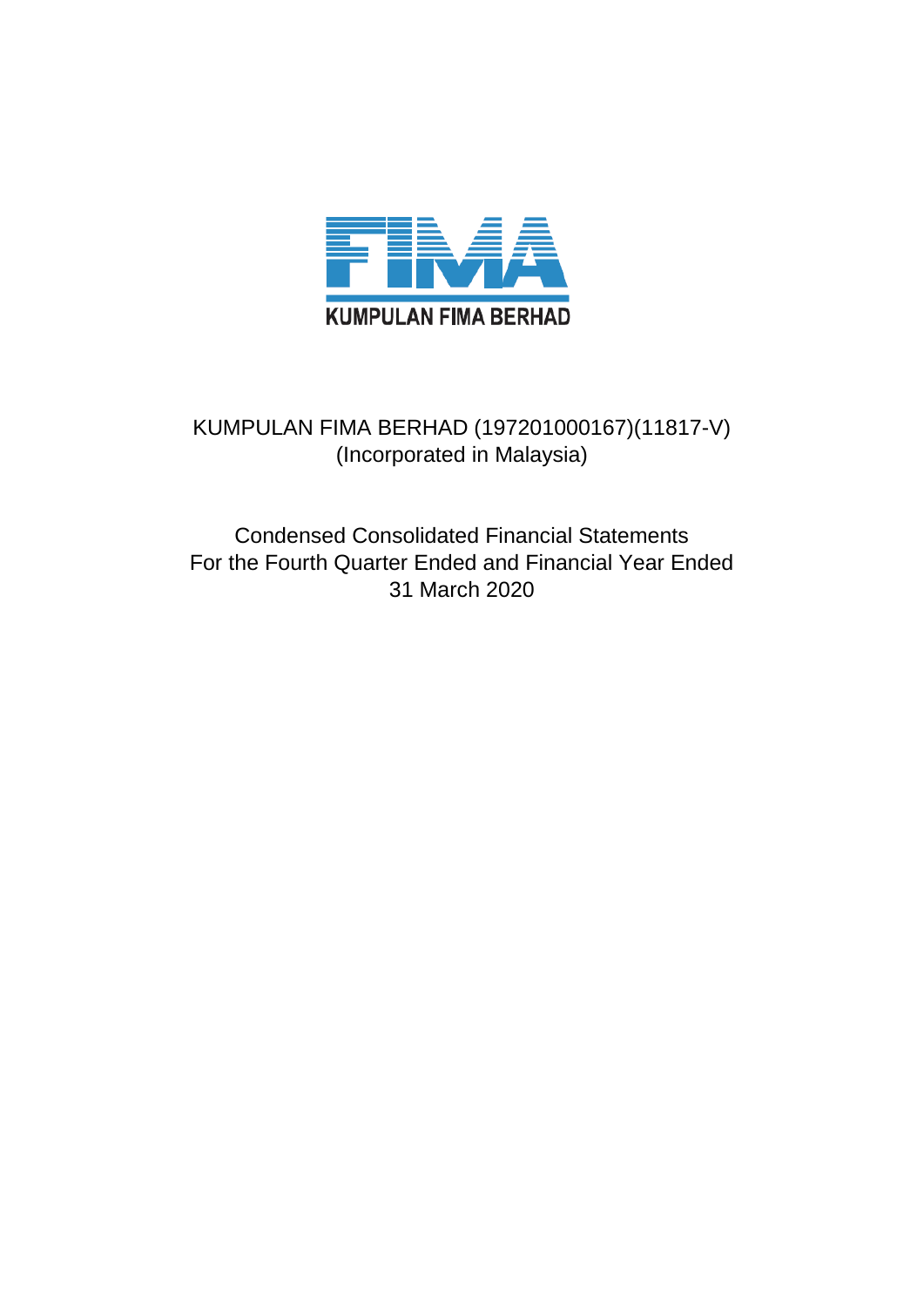

# **CONDENSED CONSOLIDATED STATEMENT OF COMPREHENSIVE INCOME FOR THE FOURTH QUARTER AND FINANCIAL YEAR ENDED 31 MARCH 2020** *(THE FIGURES HAVE NOT BEEN AUDITED)*

|                                                                        |                |                | <b>Current quarter</b> |               | 12 months cumulative  |  |  |
|------------------------------------------------------------------------|----------------|----------------|------------------------|---------------|-----------------------|--|--|
|                                                                        |                | <b>Current</b> | <b>Preceding year</b>  | Current       | <b>Preceding year</b> |  |  |
|                                                                        |                | year           | corresponding          | year          | corresponding         |  |  |
|                                                                        |                | quarter        | quarter                | to date       | period                |  |  |
|                                                                        | <b>Note</b>    | 31-03-2020     | 31-03-2019             | 31-03-2020    | 31-03-2019            |  |  |
|                                                                        |                | <b>RM'000</b>  | <b>RM'000</b>          | <b>RM'000</b> | <b>RM'000</b>         |  |  |
|                                                                        |                |                |                        |               |                       |  |  |
| Revenue                                                                | A <sub>9</sub> | 121,766        | 135,075                | 500,901       | 469,473               |  |  |
| Cost of sales                                                          |                | (73, 570)      | (84,069)               | (326, 631)    | (278, 854)            |  |  |
| <b>Gross profit</b>                                                    |                | 48,196         | 51,006                 | 174,270       | 190,619               |  |  |
| Other income                                                           |                | 2,671          | 3,032                  | 11,798        | 9,762                 |  |  |
| Other items of expense                                                 |                |                |                        |               |                       |  |  |
| Administrative expenses                                                |                | (21, 020)      | (26, 833)              | (81, 260)     | (76, 760)             |  |  |
| Selling and marketing expenses                                         |                | (6, 350)       | (7,098)                | (12, 724)     | (12, 283)             |  |  |
| Other operating expenses<br>(Impairment)/writeback of impairment on    |                | (72)           | (5, 109)               | (19, 939)     | (19,089)              |  |  |
| property, plant and equipment                                          |                | (17, 791)      |                        | (17, 791)     | 23,631                |  |  |
|                                                                        |                | (45, 233)      | (39,040)               | (131, 714)    | (84, 501)             |  |  |
| Finance costs                                                          |                | (1, 911)       | (553)                  | (4, 486)      | (1, 925)              |  |  |
| Share of results of associates                                         |                | 371            | 920                    | 1,963         | 930                   |  |  |
| <b>Profit before tax</b>                                               | A9/A10         | 4,094          | 15,365                 | 51,831        | 114,885               |  |  |
| Income tax expense                                                     | B <sub>5</sub> | (9,538)        |                        | (24, 846)     | (29, 677)             |  |  |
| Profit net of tax                                                      |                | (5, 444)       | (10, 705)<br>4,660     | 26,985        | 85,208                |  |  |
|                                                                        |                |                |                        |               |                       |  |  |
| Other comprehensive income<br>Foreign currency translation differences |                |                |                        |               |                       |  |  |
| for foreign operations                                                 |                | (7, 263)       | 10,699                 | (5, 427)      | 14,857                |  |  |
| Remeasurement of defined benefit liability                             |                | (151)          | 82                     | (151)         | 82                    |  |  |
| <b>Total comprehensive income</b>                                      |                |                |                        |               |                       |  |  |
| for the period/year                                                    |                | (12, 858)      | 15,441                 | 21,407        | 100,147               |  |  |
| Profit attributable to:                                                |                |                |                        |               |                       |  |  |
| Equity holders of the Company                                          |                | (811)          | 3,257                  | 28,527        | 59,840                |  |  |
| Non-controlling interests                                              |                | (4,633)        | 1,403                  | (1, 542)      | 25,368                |  |  |
| Profit for the period/year                                             |                | (5, 444)       | 4,660                  | 26,985        | 85,208                |  |  |
| <b>Total comprehensive income</b>                                      |                |                |                        |               |                       |  |  |
| attributable to:                                                       |                |                |                        |               |                       |  |  |
| Equity holders of the Company                                          |                | (6, 106)       | 14,023                 | 24,544        | 74,127                |  |  |
| Non-controlling interests                                              |                | (6, 752)       | 1,418                  | (3, 137)      | 26,020                |  |  |
| <b>Total comprehensive income</b>                                      |                |                |                        |               |                       |  |  |
| for the period/year                                                    |                | (12, 858)      | 15,441                 | 21,407        | 100,147               |  |  |
| Earnings per share attributable                                        |                |                |                        |               |                       |  |  |
| to equity holders of the Company :                                     |                |                |                        |               |                       |  |  |
| Basic/diluted earnings per share (sen)                                 | <b>B12</b>     | (0.29)         | 1.16                   | 10.15         | 21.25                 |  |  |

(The condensed consolidated statement of comprehensive income should be read in conjunction with the audited financial statements for the year ended 31 March 2019 and the accompanying explanatory notes attached to the interim financial *statements).*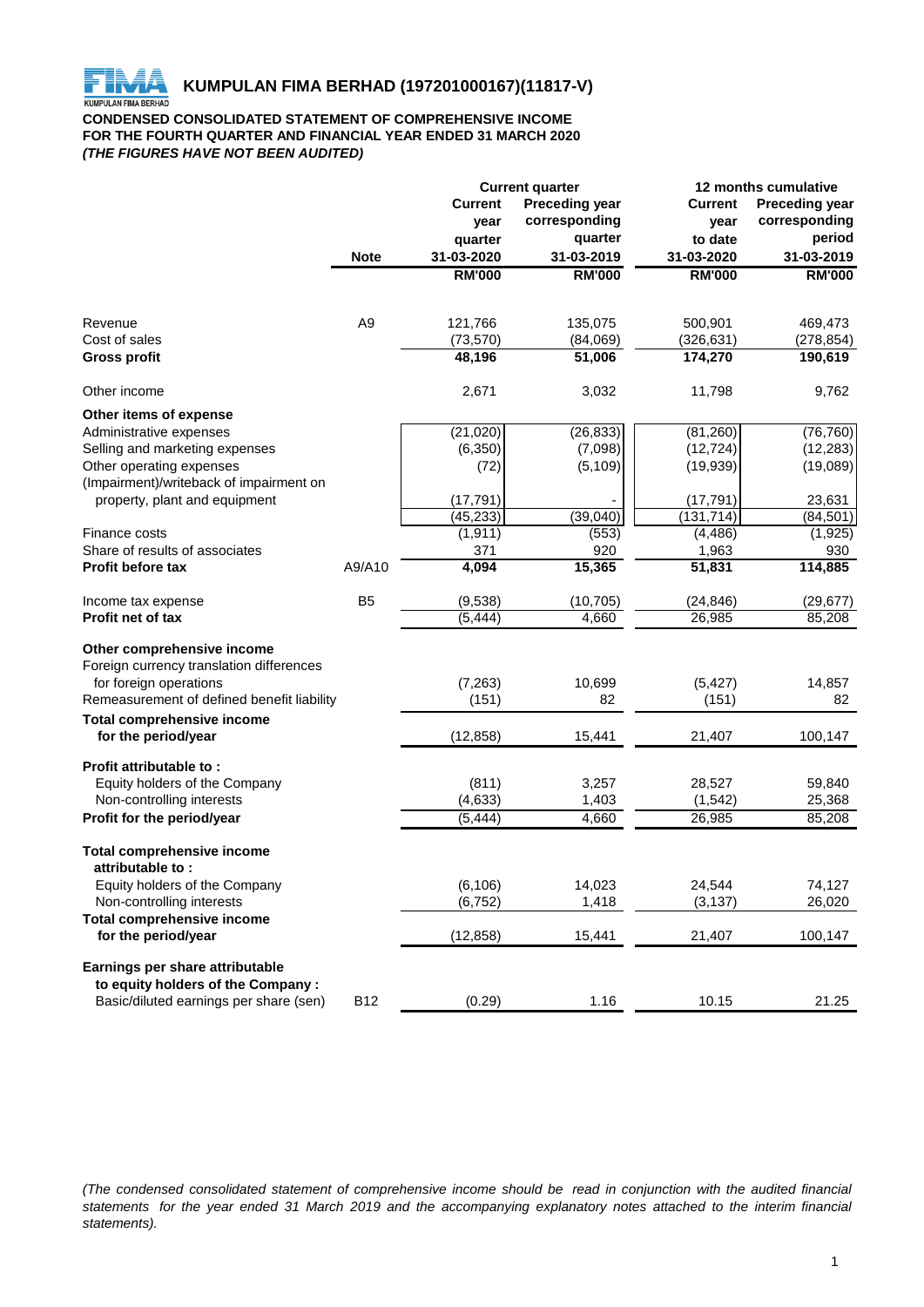# **CONDENSED CONSOLIDATED STATEMENT OF FINANCIAL POSITION AS AT 31 MARCH 2020**

|                                                                                       | As at<br>31-03-2020 | As at<br>31-3-2019 |
|---------------------------------------------------------------------------------------|---------------------|--------------------|
|                                                                                       | <b>RM'000</b>       | <b>RM'000</b>      |
| <b>ASSETS</b>                                                                         |                     |                    |
| Non-current assets                                                                    |                     |                    |
| Property, plant and equipment                                                         | 533,904             | 548,078            |
| Right-of-use assets                                                                   | 43,255              |                    |
| Investment properties                                                                 | 63,554              | 65,191             |
| Investment in associates                                                              | 33,237              | 31,274             |
| Deferred tax assets                                                                   | 9,029               | 11,207             |
| Goodwill on consolidation                                                             | 12,710              | 12,710             |
|                                                                                       | 695,689             | 668,460            |
| <b>Current assets</b>                                                                 |                     |                    |
| Inventories                                                                           | 77,480              | 104,669            |
| <b>Biological assets</b>                                                              | 6,865               | 4,504              |
| Trade receivables                                                                     | 141,128             | 129,159            |
| Other receivables                                                                     | 41,299              | 36,789             |
| Short term cash investments                                                           | 171,591             | 148,122            |
| Cash and bank balances                                                                | 124,329             | 142,196            |
|                                                                                       | 562,692             | 565,439            |
| <b>TOTAL ASSETS</b>                                                                   | 1,258,381           | 1,233,899          |
| <b>EQUITY AND LIABILITIES</b><br>Equity attributable to equity holders of the Company |                     |                    |
| Share capital                                                                         | 311,670             | 311,670            |
| <b>Treasury shares</b>                                                                | (2,972)             | (1, 143)           |
| Other reserves                                                                        | 55,202              | 59,063             |
| Retained earnings                                                                     | 436,672             | 433,562            |
|                                                                                       | 800,572             | 803,152            |
| Non-controlling interests                                                             | 237,635             | 253,807            |
| <b>Total equity</b>                                                                   | 1,038,207           | 1,056,959          |
| <b>Non-current liabilities</b>                                                        |                     |                    |
| Lease obligations                                                                     | 51,056              | 14,868             |
| Retirement benefit obligations                                                        | 2,073               | 1,831              |
| Deferred tax liabilities                                                              | 43,539              | 42,031             |
|                                                                                       | 96,668              | 58,730             |
| <b>Current liabilities</b>                                                            |                     |                    |
| Lease obligations                                                                     | 9,381               | 643                |
| Short term borrowings                                                                 | 33,490              | 34,506             |
| Trade and other payables                                                              | 66,302              | 64,360             |
| Provisions                                                                            | 10,198              | 11,312             |
| Tax payable                                                                           | 4,135               | 7,389              |
|                                                                                       | 123,506             | 118,210            |
| <b>Total liabilities</b>                                                              | 220,174             | 176,940            |
| <b>TOTAL EQUITY AND LIABILITIES</b>                                                   | 1,258,381           | 1,233,899          |
| Net assets per share (RM)                                                             | 2.84                | 2.85               |

*(The condensed consolidated statement of financial position should be read in conjunction with the audited* financial statements for the year ended 31 March 2019 and the accompanying explanatory notes attached to the *interim financial statements).*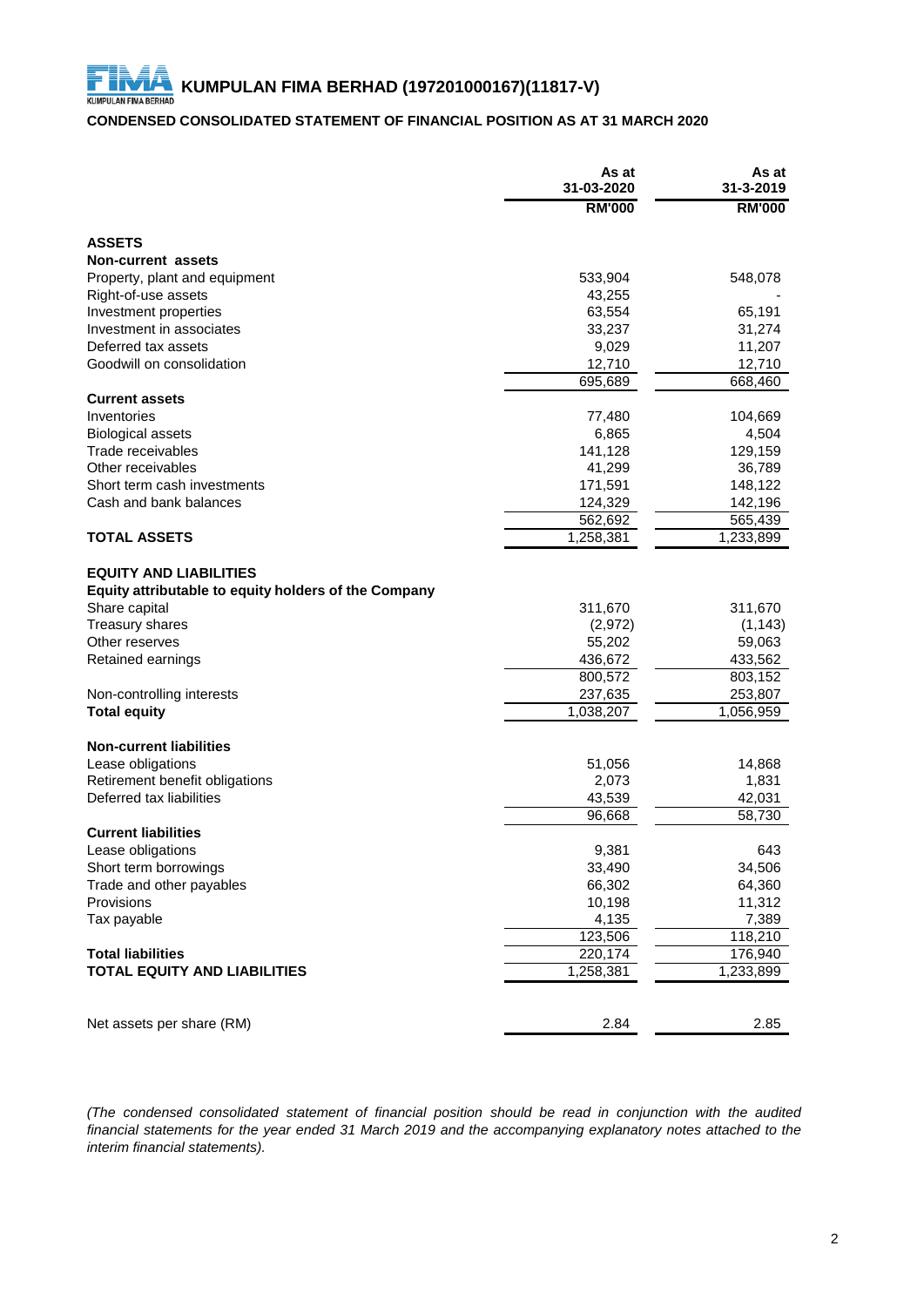#### **KUMPULAN FIMA BERHAD**

#### **CONDENSED CONSOLIDATED STATEMENT OF CHANGES IN EQUITY FOR THE FINANCIAL YEAR ENDED 31 MARCH 2020**

|                                                                                                                                                                       | Attributable to equity holders of the Company |                                            |                                |                                            |                          |                                                                    |                                 |                              |                                 |                                   |                                                 |
|-----------------------------------------------------------------------------------------------------------------------------------------------------------------------|-----------------------------------------------|--------------------------------------------|--------------------------------|--------------------------------------------|--------------------------|--------------------------------------------------------------------|---------------------------------|------------------------------|---------------------------------|-----------------------------------|-------------------------------------------------|
|                                                                                                                                                                       |                                               |                                            | Non-distributable              |                                            |                          |                                                                    | Distributable                   |                              |                                 |                                   |                                                 |
|                                                                                                                                                                       | <b>Share</b><br>capital                       | <b>Treasury</b><br>shares                  | reserves                       | Other Revaluation<br>reserve               | Capital<br>reserve       | Capital<br>reserve<br>arising from<br>bonus issue in<br>subsidiary | Foreign<br>exchange<br>reserve  | <b>Retained</b><br>earnings  | <b>Total</b>                    | Non-<br>controlling<br>interests  | Total<br>equity                                 |
| Group                                                                                                                                                                 | <b>RM'000</b>                                 | <b>RM'000</b>                              | <b>RM'000</b>                  | <b>RM'000</b>                              | <b>RM'000</b>            | <b>RM'000</b>                                                      | <b>RM'000</b>                   | <b>RM'000</b>                | <b>RM'000</b>                   | <b>RM'000</b>                     | <b>RM'000</b>                                   |
| At 1 April 2019                                                                                                                                                       | 311,670                                       | (1, 143)                                   | 59,063                         | ÷,                                         | 437                      | 66,459                                                             | (7, 833)                        | 433,562                      | 803,152                         | 253,807                           | 1,056,959                                       |
| Total comprehensive income for the year                                                                                                                               |                                               |                                            | (3,861)                        |                                            |                          | $\overline{\phantom{a}}$                                           | (3,861)                         | 28,405                       | 24,544                          | (3, 137)                          | 21,407                                          |
| <b>Transactions with owners</b><br>Dividend<br>Dividend paid to minority shareholders of a subsidiary<br>Purchase of treasury shares                                  | $\overline{\phantom{a}}$<br>$\sim$            | $\blacksquare$<br>(1,829)                  |                                | $\sim$<br>$\overline{\phantom{a}}$         | $\overline{\phantom{a}}$ | $\sim$<br>$\overline{\phantom{a}}$                                 |                                 | (25, 295)                    | (25, 295)<br>(1,829)            | (11,560)<br>(1, 475)              | (25, 295)<br>(11,560)<br>(3, 304)               |
| Total transaction with owners                                                                                                                                         |                                               | (1,829)                                    |                                |                                            |                          | ÷                                                                  |                                 | (25, 295)                    | (27, 124)                       | (13,035)                          | (40, 159)                                       |
| At 31 March 2020                                                                                                                                                      | 311,670                                       | (2, 972)                                   | 55,202                         | $\sim$                                     | 437                      | 66,459                                                             | (11, 694)                       | 436,672                      | 800,572                         | 237,635                           | 1,038,207                                       |
| At 1 April 2018, as previously stated<br>Effect from adoption of MFRS<br>At 1 April 2018, restated                                                                    | 311,670<br>311,670                            | (440)<br>(440)                             | 119,616<br>(74, 758)<br>44,858 | 81,848<br>(81, 848)<br>$\blacksquare$      | 437<br>437               | 66,459<br>66,459                                                   | (29, 128)<br>7,090<br>(22, 038) | 322,333<br>76,660<br>398,993 | 753,179<br>1,902<br>755,081     | 244,415<br>429<br>244,844         | 997,594<br>2,331<br>999,925                     |
| Total comprehensive income for the year                                                                                                                               |                                               |                                            | 14,205                         |                                            |                          |                                                                    | 14,205                          | 59,922                       | 74,127                          | 26,020                            | 100,147                                         |
| <b>Transactions with owners</b><br>Dividend<br>Dividend paid to minority shareholders of a subsidiary<br>Purchase of treasury shares<br>Total transaction with owners | $\sim$                                        | $\overline{\phantom{a}}$<br>(703)<br>(703) |                                | $\blacksquare$<br>$\overline{\phantom{a}}$ | $\overline{\phantom{a}}$ | $\blacksquare$<br>$\overline{\phantom{a}}$                         |                                 | (25, 353)<br>(25, 353)       | (25, 353)<br>(703)<br>(26, 056) | (15, 488)<br>(1, 569)<br>(17,057) | (25, 353)<br>(15, 488)<br>(2, 272)<br>(43, 113) |
| At 31 March 2019                                                                                                                                                      | 311,670                                       | (1, 143)                                   | 59,063                         | $\sim$                                     | 437                      | 66,459                                                             | (7, 833)                        | 433,562                      | 803,152                         | 253,807                           | 1,056,959                                       |

(The condensed consolidated statements of changes in equity should be read in conjunction with the audited financial statements for the year ended 31 March 2019 and the accompanying explanatory notes attached to the *interim financial statements).*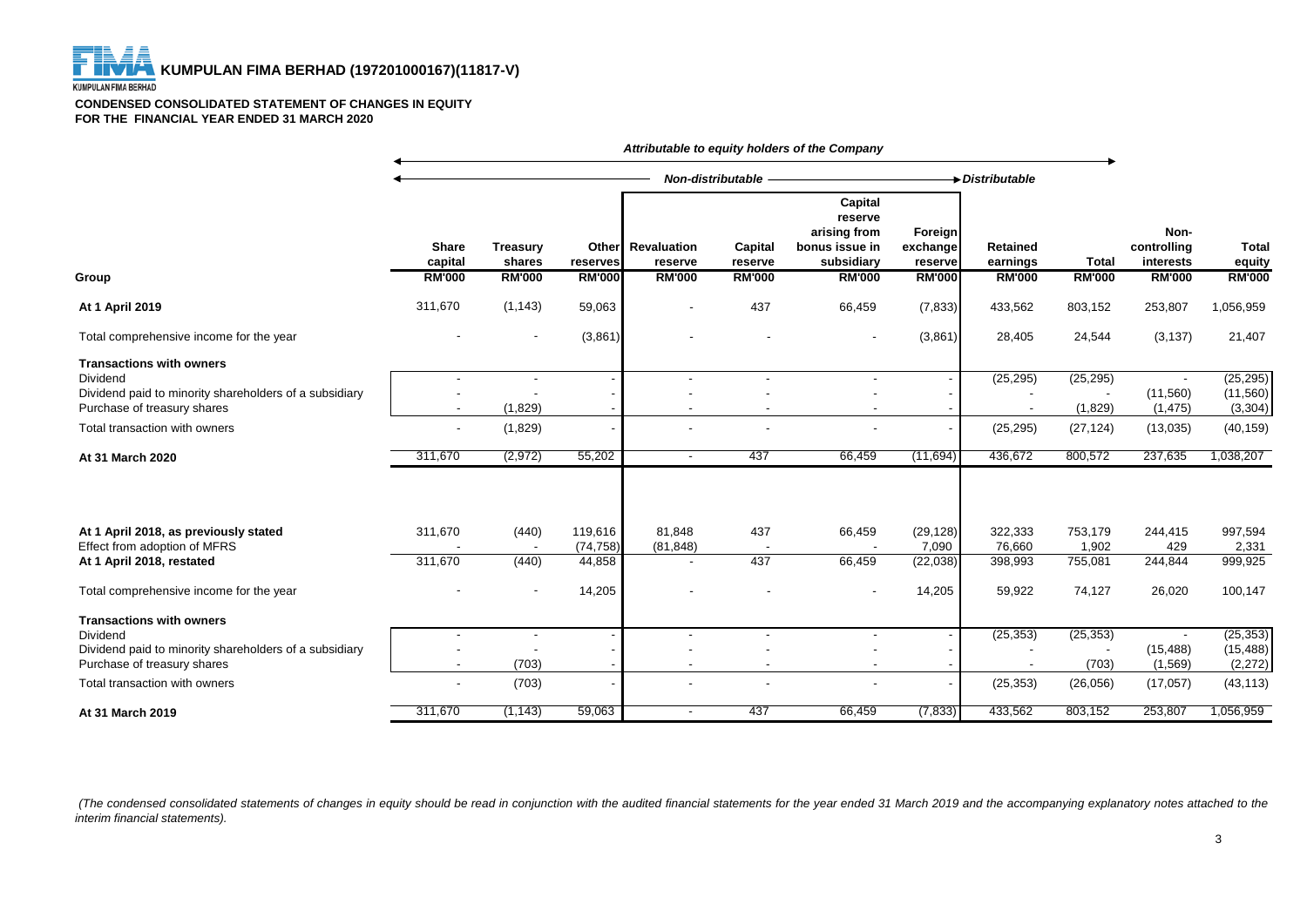# **CONDENSED CONSOLIDATED STATEMENT OF CASH FLOWS FOR THE FINANCIAL YEAR ENDED 31 MARCH 2020**

|                                                                          | $\,$ 12 months ended $\,$ |                    |
|--------------------------------------------------------------------------|---------------------------|--------------------|
|                                                                          | 31-03-2020                | 31-03-2019         |
|                                                                          | <b>RM'000</b>             | <b>RM'000</b>      |
| <b>CASH FLOWS FROM OPERATING ACTIVITIES</b>                              |                           |                    |
| Profit before tax                                                        | 51,831                    | 114,885            |
| Adjustments for:                                                         |                           |                    |
| Depreciation of investment properties                                    | 1,637                     | 1,638              |
| Depreciation for property, plant and equipment                           | 26,967                    | 25,417             |
| Amortisation of right-of-use assets                                      | 11,441                    |                    |
| Fair value changes on biological assets                                  | (2, 559)                  | 744                |
| Write back of impairment on trade and other receivables                  | (365)                     | (1,518)            |
| Interest expense                                                         | 4,486                     | 1,925              |
| Interest income                                                          | (7,622)                   | (8, 144)           |
| Net provision for retirement benefit obligation                          | 273                       | 240                |
| Net reversal of provision for warranty                                   | (1, 114)                  | (769)              |
| Net unrealised forex gain                                                | (4,655)                   | (4,232)            |
| Net gain on disposal of property, plant and equipment                    | (83)                      | (46)               |
| Share of results of associates                                           | (1,963)                   | (930)              |
| Write down/(back) of inventories                                         | 909                       | (810)              |
| Provision for/(write back of) impairment loss on                         |                           |                    |
| property, plant and equipment                                            | 17,791                    | (23, 631)          |
| Operating profit before working capital changes                          | 96,974                    | 104,769            |
| Decrease/(increase) in inventories                                       | 26,280                    | (26, 435)          |
| (Increase)/decrease in receivables                                       | (16, 114)                 | 15                 |
| Increase/(decrease) in payables                                          | 1,942                     | (1, 371)           |
| Cash generated from operations                                           | 109,082<br>(4, 486)       | 76,978<br>(1,925)  |
| Interest paid                                                            |                           |                    |
| Taxes paid                                                               | (24, 413)                 | (22, 132)          |
| Retirement benefits paid<br>Net cash generated from operating activities | (68)<br>80,115            | (141)<br>52,780    |
|                                                                          |                           |                    |
| <b>CASH FLOWS FROM INVESTING ACTIVITIES</b>                              |                           |                    |
| Proceeds from disposal of property, plant and equipment                  | 2,590                     | 72                 |
| Purchase of property, plant and equipment                                | (32, 567)                 | (40, 467)          |
| Net dividend received from an associated company                         |                           | 13,303             |
| Acquisition of treasury shares                                           | (1,829)                   | (703)              |
| Interest income received                                                 | 7,622                     | 8,144              |
| Net placement of short term cash investments                             | (23, 469)                 | (96, 236)          |
| Net cash used in investing activities                                    | (47, 653)                 | (115, 887)         |
| <b>CASH FLOWS FROM FINANCING ACTIVITIES</b>                              |                           |                    |
|                                                                          |                           |                    |
| Net (repayment)/drawdown of borrowings<br>Repayment of lease obligations | (1,016)<br>(12, 522)      | 1,087              |
| Dividend paid                                                            | (25, 295)                 | (865)<br>(25, 353) |
| Dividend paid by a subsidiary to non-controlling interests               | (11,560)                  | (15, 488)          |
| Net cash used in financing activities                                    | (50,393)                  | (40,619)           |
|                                                                          |                           |                    |
| NET DECREASE IN CASH AND CASH EQUIVALENTS                                | (17, 931)                 | (103, 726)         |
| EFFECT ON FOREIGN EXCHANGE RATE CHANGES IN CASH                          |                           |                    |
| <b>AND CASH EQUIVALENTS</b>                                              |                           |                    |
|                                                                          | 64                        | 10,625             |
| CASH AND CASH EQUIVALENTS AT BEGINNING OF YEAR                           | 142,196                   | 235,297            |
| CASH AND CASH EQUIVALENTS AT END OF YEAR                                 | 124,329                   | 142,196            |
| <b>CASH AND CASH EQUIVALENTS COMPRISE:</b>                               |                           |                    |
| Cash and bank balances                                                   | 94,410                    | 72,781             |
| Fixed deposits with financial institutions                               | 29,919                    | 69,415             |
|                                                                          |                           |                    |
|                                                                          | 124,329                   | 142,196            |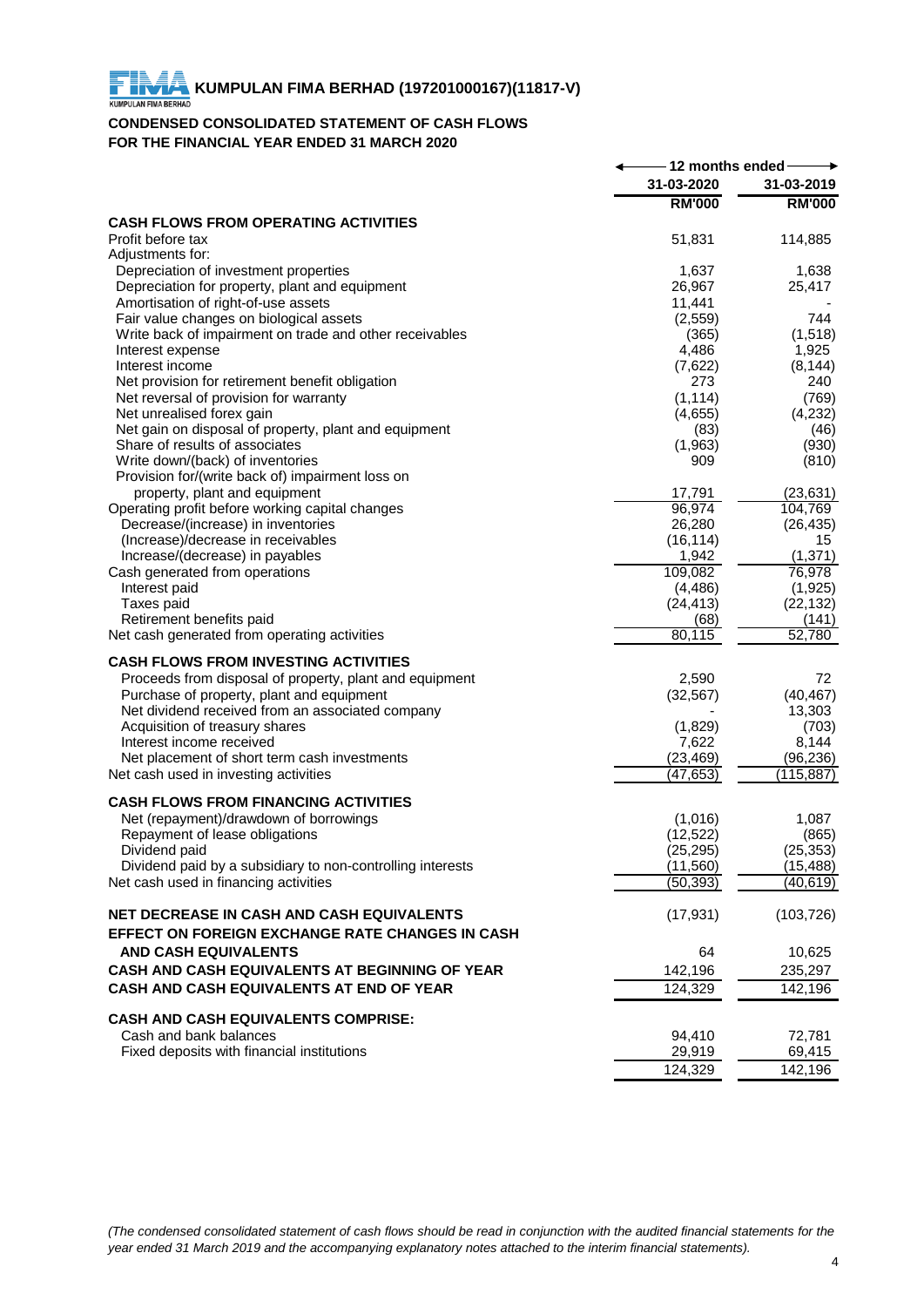

### **NOTES TO THE QUARTERLY ANNOUNCEMENT FOR THE FOURTH QUARTER AND FINANCIAL YEAR ENDED 31 MARCH 2020**

#### **PART A - Explanatory notes pursuant to MFRS 134**

#### **A1. Accounting policies and basis of preparation**

The interim financial statements are unaudited and have been prepared in accordance with the requirements of MFRS 134: Interim Financial Reporting and paragraph 9.22 of the Listing Requirements of the Bursa Securities.

The interim financial statements should be read in conjunction with the audited financial statements for the year ended 31 March 2019. These explanatory notes attached to the interim financial statements provide an explanation of events and transactions that are significant to the understanding of the changes in the financial position and performance of the Group since the financial year ended 31 March 2019.

#### **A2. Changes in accounting policies**

#### **(a) Adoption of MFRSs, amendments to MFRSs and IC Interpretation**

The significant accounting policies adopted are consistent with those of the statutory financial statements for the financial year ended 31 March 2019 except for the adoption of the following new and revised Malaysian Financial Reporting Standards ("MFRSs"), Amendments to MFRSs and IC Interpretations.

On 1 April 2019, the Group adopted the following new and amended MFRSs and IC Interpretation:

- MFRS 16: Leases
- Amendments to MFRS 9: Prepayment feature with compensation
- Amendments to MFRS 119: Plan amendment, curtailment or settlement
- Amendments to MFRS 128: Long term interest in associates and joint ventures
- Annual Improvements to MFRS Standards 2015 2017 Cycle
- IC Interpretation 23: Uncertainty over income tax treatments

The adoption of the above standards and interpretation did not have a significant impact on the financial statements in the period of initial application except as discussed below:

#### **MFRS 16: Leases**

MFRS 16 replaced MFRS 117: Leases, IC Interpretation 4: Determining whether an Arrangement contains a Lease, IC Interpretation 115: Operating Lease-Incentives and IC Interpretation 127: Evaluating the Substance of Transactions Involving the Legal Form of a Lease. MFRS 16 sets out the principles for the recognition, measurement, presentation and disclosure of leases and requires lessees to account for all leases under a single on-balance sheet model similar to the accounting for finance leases under MFRS 117.

At the commencement date of a lease, a lessee recognised a liability to make lease payments and an asset representing the right to use the underlying asset during the lease term. Lessees are required to recognise interest expense on the lease liability and the depreciation expense on the right-of-use asset.

Lessor accounting under MFRS 16 is substantially the same as the accounting under MFRS 117. Lessors continued to classify all leases using the same classification principle as in MFRS 117 and distinguish between two types of leases: operating and finance leases.

The standard affected primarily the accounting for the Group's non-cancellable operating leases. The Group recognised right-of-use assets and corresponding liabilities by applying the modified retrospective approach and not restate comparative amounts for the year prior to initial adoption. Right-of-use assets is measured at an amount equal to the lease liability amount on the date of transition.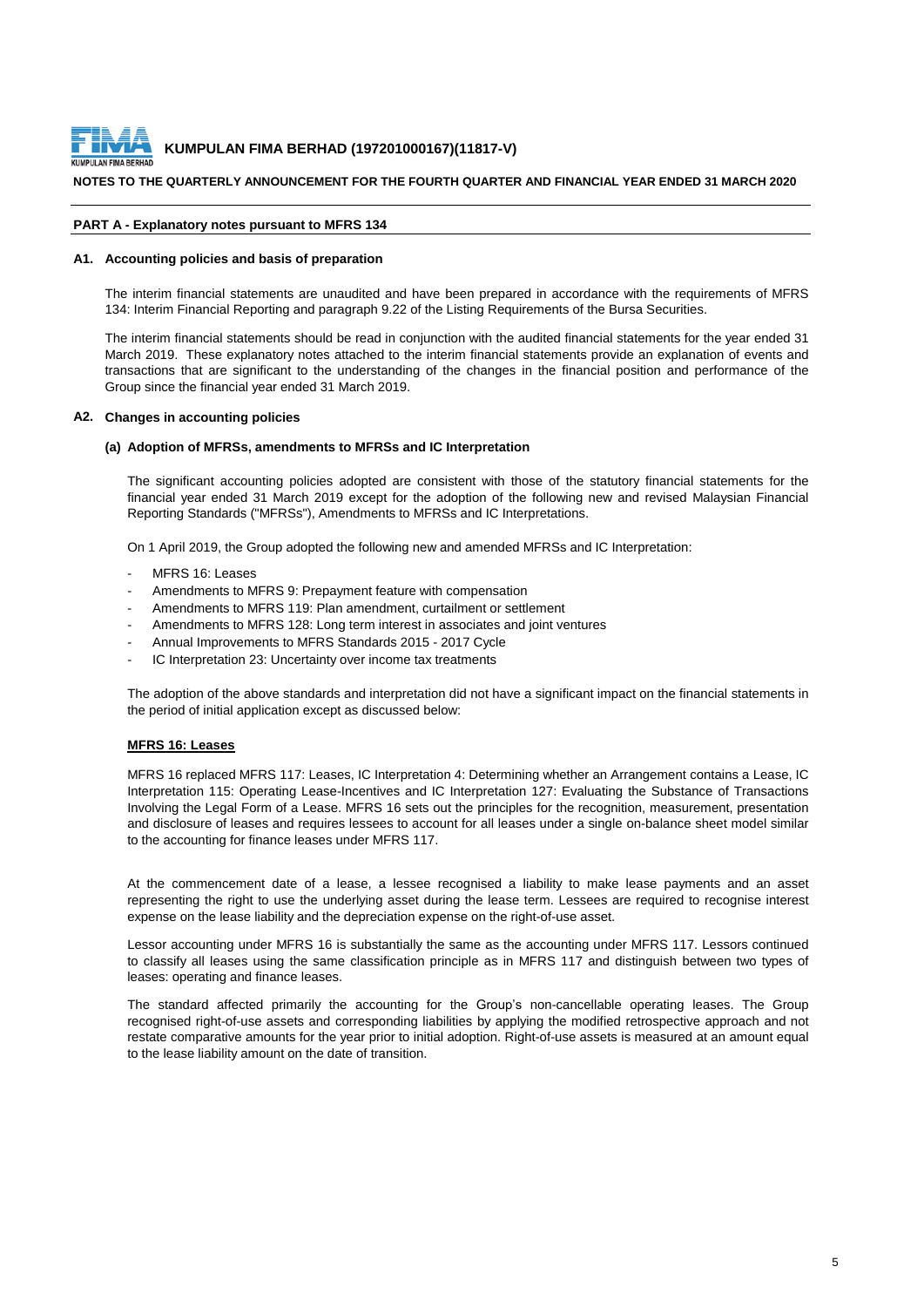

#### **NOTES TO THE QUARTERLY ANNOUNCEMENT FOR THE FOURTH QUARTER AND FINANCIAL YEAR ENDED 31 MARCH 2020**

### **A2. Changes in accounting policies (cont'd.)**

### **(a) Adoption of MFRSs, amendments to MFRSs and IC Interpretation (cont'd.)**

#### **MFRS 16: Leases (cont'd.)**

In summary, upon the adoption of MFRS 16, the Group recognised the following balances as at 1 April 2019:

|                     | Assets/<br>(Liabilities)<br><b>RM'000</b> |
|---------------------|-------------------------------------------|
| Right-of-use assets | 54,696                                    |
| Lease liabilities   | (54, 696)                                 |

In the profit and loss, expenses which were previously recognised as lease expenses in the cost of sales are now replaced by interest expense on lease liabilities (included within the finance costs line) and depreciation of right-of use assets. In the statement of cash flows, lease payments for the principal portion are now classified under financing activities compared to operating activities in the past.

# **(b) Standards and Interpretations issued but not yet effective**

The Group has not early adopted the following new and amended MFRSs and IC Interpretations that are not yet effective:

| <b>Description</b>                                                              | <b>Effective for</b><br>financial period<br>beginning<br>on or after |
|---------------------------------------------------------------------------------|----------------------------------------------------------------------|
| Amendments to MFRS 3: Definition of a Business                                  | 1 January 2020                                                       |
| Amendments to MFRS 9, MFRS 139 and MFRS 7: Interest Rate Benchmark Reform       | 1 January 2020                                                       |
| Amendments to MFRS 101: Definition of Material                                  | 1 January 2020                                                       |
| Amendments to MFRS 101: Classification of Liabilities as Current or Non-current | 1 January 2022                                                       |
| Amendments to MFRS 108: Definition of Material                                  | 1 January 2020                                                       |
| Amendments to MFRS 16: Covid-19-Related Rent Concessions                        | 1 June 2020                                                          |
| <b>MFRS 17: Insurance Contracts</b>                                             | 1 January 2021                                                       |
| Amendments to MFRS 3: Reference to Conceptual Framework                         | 1 January 2022                                                       |
| Amendments to MFRS 116: Property, Plant and Equipment - Proceeds before         |                                                                      |
| Intended Use                                                                    | 1 January 2022                                                       |
| Amendments to MFRS 137: Onerous Contracts - Cost of Fulfilling a Contract       | 1 January 2022                                                       |
| Annual improvements to MFRS 2018 - 2020                                         | 1 January 2022                                                       |
| Amendments to MFRS 10 and MFRS 128: Sales or Contribution of Assets             |                                                                      |
| between an Investor and its Associate or Joint Venture                          | Deferred                                                             |
|                                                                                 |                                                                      |

The directors expect that the adoption of the above standards and interpretations will have no material impact on the financial statements in the period of initial application.

### **A3. Auditors' report on preceding annual financial statements**

The financial statements of the Group for the financial year ended 31 March 2019 were not subject to any audit qualification.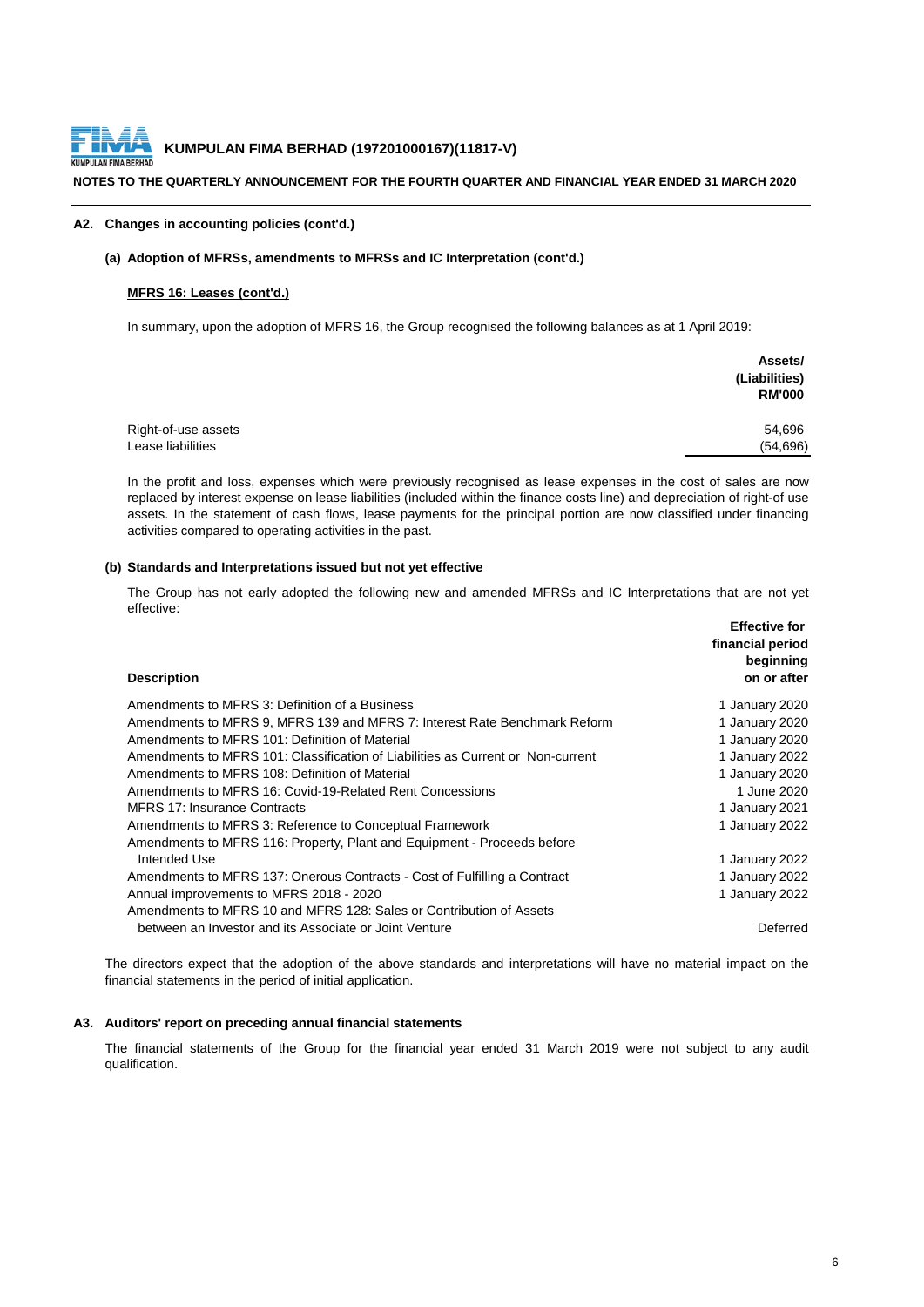

# **NOTES TO THE QUARTERLY ANNOUNCEMENT FOR THE FOURTH QUARTER AND FINANCIAL YEAR ENDED 31 MARCH 2020**

#### **A4. Seasonal and cyclical factors**

The operations of the Group are not affected by any seasonal or cyclical factors other than the manufacturing segment which is affected by cyclical changes in volumes of certain products whilst the plantation segment is affected by seasonal crop production, weather conditions and fluctuating commodity prices.

#### **A5. Unusual items affecting the financial statements**

There were no items affecting assets, liabilities, equity, net income or cash flows that are unusual because of their nature, size or incidence other than as disclosed in Note B10(2).

#### **A6. Changes in estimates**

There were no changes in estimates that have a material effect on the current quarter's results.

#### **A7. Issuances, cancellation, repurchases, resale and repayment of debts and equity securities**

Save as disclosed below, there were no issuances, cancellations, repurchases, resale and repayments of debts and equity securities for the current quarter.

During the current quarter, the Company repurchased 490,500 of its issued ordinary shares from open market at an average price of RM1.39. The total transaction paid for the repurchase including transaction costs was RM686,000. Of the total 282,231,600 issued ordinary shares, 1,933,000 shares are held as treasury shares by the Company.

#### **A8. Dividend paid**

The following dividends were paid during the current and previous corresponding period:

|                       |                                                             | Cumulative quarter ended |                          |  |  |
|-----------------------|-------------------------------------------------------------|--------------------------|--------------------------|--|--|
|                       |                                                             | 31-03-2020               | 31-03-2019               |  |  |
| <b>Final dividend</b> |                                                             | <b>RM'000</b>            | <b>RM'000</b>            |  |  |
| 2018                  | 9.0% single-tier final dividend<br>(paid on 5 October 2018) |                          | 25,353                   |  |  |
| 2019                  | 9.0% single-tier final dividend<br>(paid on 7 October 2019) | 25.295                   | $\overline{\phantom{0}}$ |  |  |

### **A9. Segmental information**

#### **(i) Segmental revenue and results for business segments**

|                |               | <b>Quarter ended</b> |               | 12 months cumulative |
|----------------|---------------|----------------------|---------------|----------------------|
|                | 31-03-2020    | 31-03-2019           | 31-03-2020    | 31-03-2019           |
| Revenue        | <b>RM'000</b> | <b>RM'000</b>        | <b>RM'000</b> | <b>RM'000</b>        |
| Manufacturing* | 34,332        | 32,923               | 134.004       | 134,780              |
| Plantation     | 40,567        | 37,560               | 123,382       | 118,345              |
| <b>Bulking</b> | 24,403        | 21,884               | 106.664       | 81,146               |
| Food           | 21,168        | 41,599               | 131.691       | 130,316              |
| <b>Others</b>  | 5,543         | 3,754                | 16,837        | 15,644               |
|                | 126,013       | 137,720              | 512,578       | 480,231              |
| Eliminations   | (4,247)       | (2,645)              | (11,677)      | (10,758)             |
|                | 121,766       | 135,075              | 500,901       | 469.473              |
|                |               |                      |               |                      |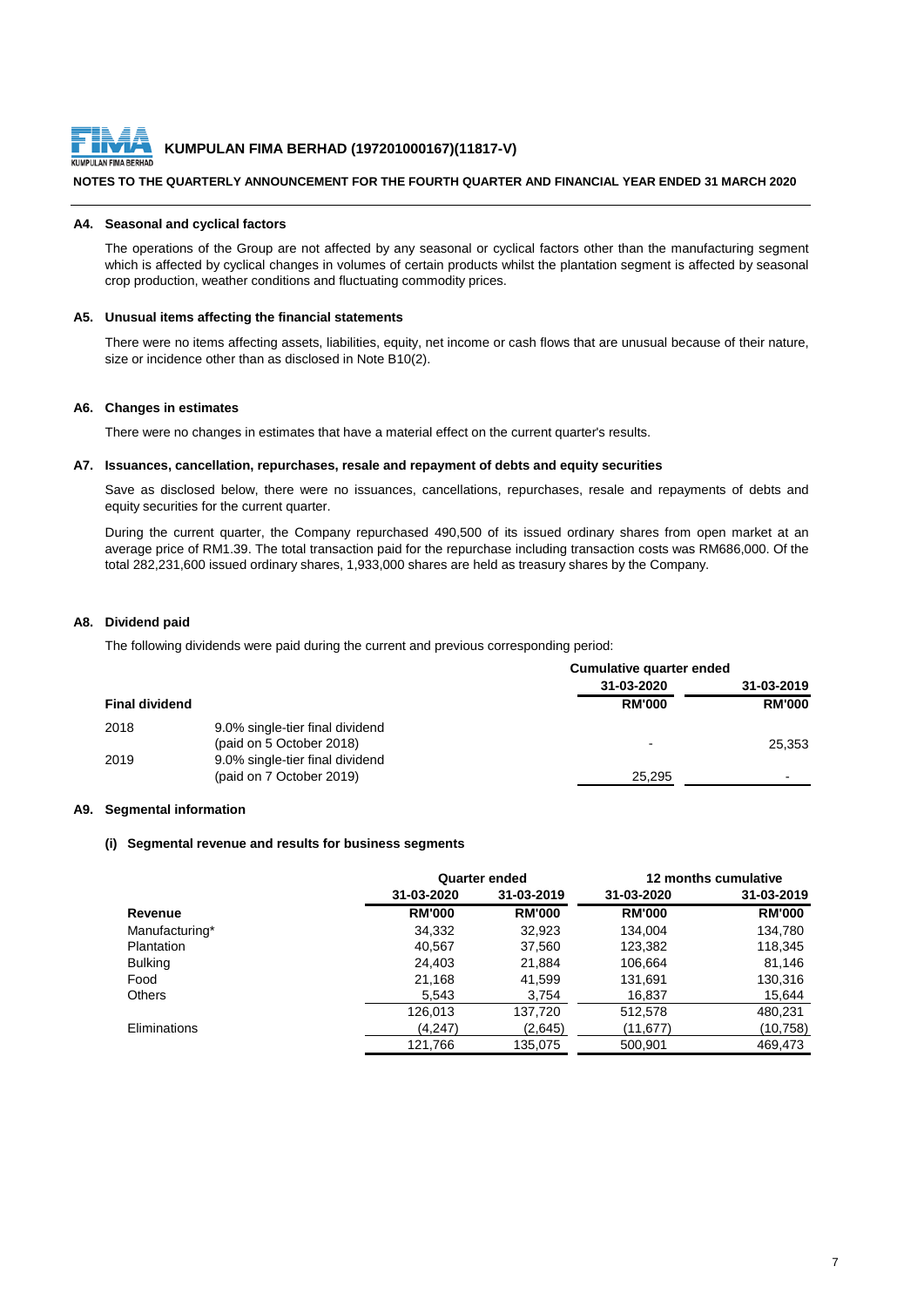

**NOTES TO THE QUARTERLY ANNOUNCEMENT FOR THE FOURTH QUARTER AND FINANCIAL YEAR ENDED 31 MARCH 2020**

# **A9. Segmental information (cont'd.)**

# **(i) Segmental revenue and results for business segments (cont'd.)**

|                          | <b>Quarter ended</b> |               |               | 12 months cumulative |
|--------------------------|----------------------|---------------|---------------|----------------------|
|                          | 31-03-2020           | 31-03-2019    | 31-03-2020    | 31-03-2019           |
| <b>Profit before tax</b> | <b>RM'000</b>        | <b>RM'000</b> | <b>RM'000</b> | <b>RM'000</b>        |
| Manufacturing*           | 8,609                | 6.074         | 25,988        | 30,558               |
| Plantation               | (13, 699)            | (122)         | (18, 434)     | 32,808               |
| <b>Bulking</b>           | 7,393                | 10.495        | 35,294        | 43,130               |
| Food                     | 2,932                | (588)         | 14,915        | 8,331                |
| <b>Others</b>            | (1,512)              | (1, 414)      | (7, 895)      | (872)                |
|                          | 3,723                | 14.445        | 49,868        | 113,955              |
| Associated companies     | 371                  | 920           | 1,963         | 930                  |
|                          | 4.094                | 15,365        | 51,831        | 114.885              |

\* Production and trading of security documents.

# **(ii) Geographical segments**

|                          |               | <b>Quarter ended</b> |               | 12 months cumulative |
|--------------------------|---------------|----------------------|---------------|----------------------|
|                          | 31-03-2020    | 31-03-2019           | 31-03-2020    | 31-03-2019           |
| Revenue                  | <b>RM'000</b> | <b>RM'000</b>        | <b>RM'000</b> | <b>RM'000</b>        |
| Malaysia                 | 72,250        | 63,737               | 286,552       | 253,834              |
| Indonesia                | 33,802        | 33,836               | 99,856        | 102,384              |
| Papua New Guinea         | 19,961        | 40,147               | 126,170       | 124,013              |
|                          | 126,013       | 137,720              | 512,578       | 480,231              |
| Eliminations             | (4,247)       | (2,645)              | (11, 677)     | (10,758)             |
|                          | 121,766       | 135,075              | 500,901       | 469,473              |
| <b>Profit before tax</b> |               |                      |               |                      |
| Malaysia                 | 9.406         | 9,077                | 37.671        | 54,565               |
| Indonesia                | (8,963)       | 6.076                | (2,704)       | 51,942               |
| Papua New Guinea         | 3,280         | (708)                | 14.901        | 7,448                |
|                          | 3.723         | 14.445               | 49,868        | 113,955              |
| Associated companies     | 371           | 920                  | 1,963         | 930                  |
|                          | 4.094         | 15,365               | 51,831        | 114.885              |

|                               |                                                                                                          | 12 months cumulative                |                                |                              |  |  |
|-------------------------------|----------------------------------------------------------------------------------------------------------|-------------------------------------|--------------------------------|------------------------------|--|--|
| <b>Assets and liabilities</b> | <b>Preceding year</b><br>corresponding period<br><b>Current year to date</b><br>31-03-2020<br>31-03-2019 |                                     |                                |                              |  |  |
|                               | <b>Assets</b><br><b>RM'000</b>                                                                           | <b>Liabilities</b><br><b>RM'000</b> | <b>Assets</b><br><b>RM'000</b> | Liabilities<br><b>RM'000</b> |  |  |
| Malaysia                      | 1,637,027                                                                                                | 206,437                             | 1,430,593                      | 165,049                      |  |  |
| Indonesia                     | 93,897                                                                                                   | 12.576                              | 103,857                        | 16,697                       |  |  |
| Papua New Guinea              | 118.311                                                                                                  | 69,788                              | 126.694                        | 58,624                       |  |  |
|                               | 1,849,235                                                                                                | 288,801                             | 1,661,144                      | 240,370                      |  |  |
| <b>Eliminations</b>           | (590,854)                                                                                                | (68, 627)                           | (427,245)                      | (63, 430)                    |  |  |
|                               | 1,258,381                                                                                                | 220,174                             | 1,233,899                      | 176,940                      |  |  |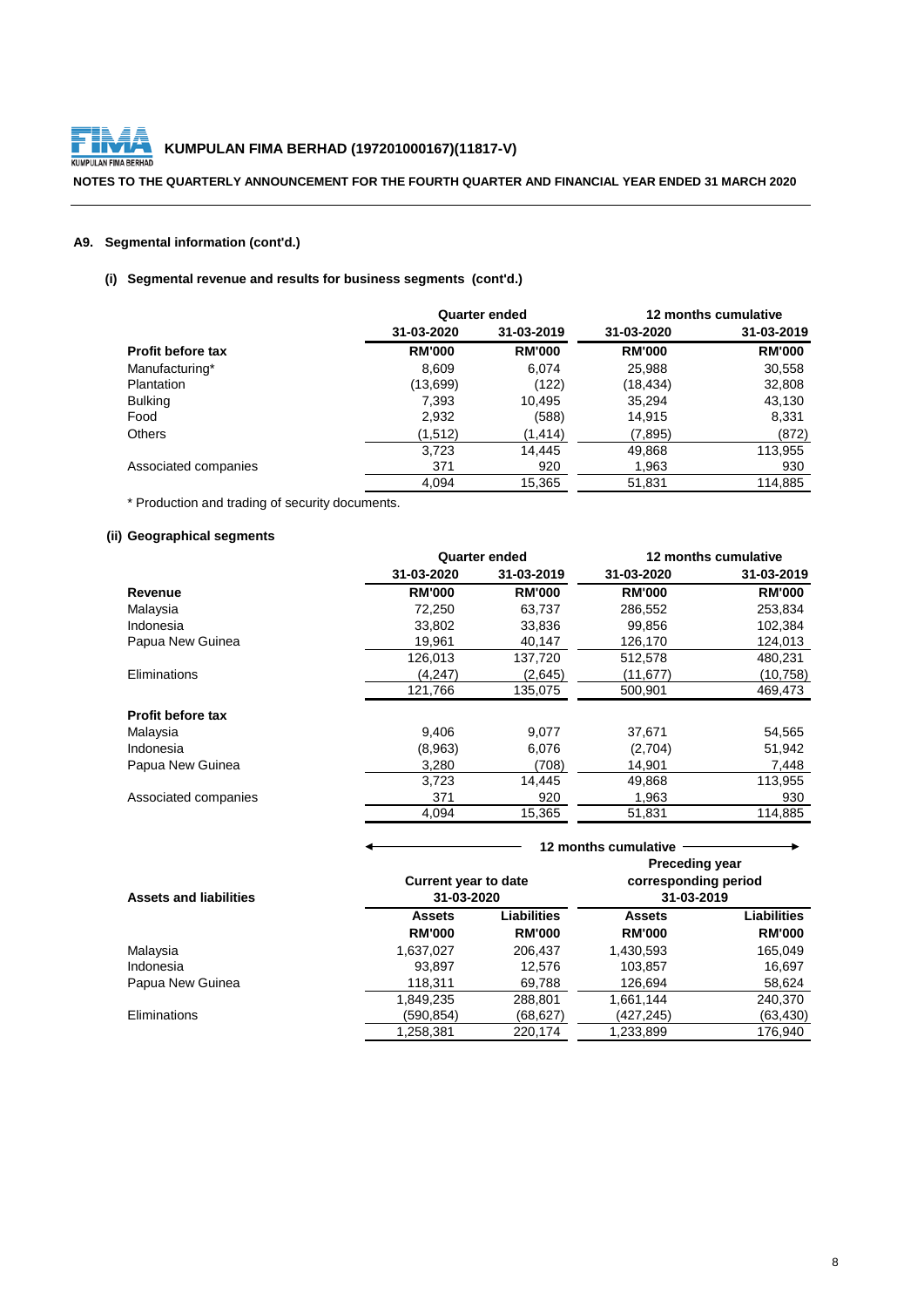

## **NOTES TO THE QUARTERLY ANNOUNCEMENT FOR THE FOURTH QUARTER AND FINANCIAL YEAR ENDED 31 MARCH 2020**

#### **A10. Profit before tax**

The following amounts have been included in arriving at profit before tax:

|                                          | <b>Quarter ended</b> |               | 12 months cumulative |               |
|------------------------------------------|----------------------|---------------|----------------------|---------------|
|                                          | 31-03-2020           | 31-03-2019    | 31-03-2020           | 31-03-2019    |
| Other income                             | <b>RM'000</b>        | <b>RM'000</b> | <b>RM'000</b>        | <b>RM'000</b> |
| Interest income                          | 1,863                | 2,709         | 7,622                | 8,144         |
| <b>Operating expenses</b>                |                      |               |                      |               |
| Depreciation and amortisation            | 11,398               | 9,202         | 40,045               | 27,055        |
| Interest expense                         | 1,911                | 553           | 4,486                | 1,925         |
| Unrealised foreign exchange (gain)/loss  | (4, 499)             | 2,438         | (4,655)              | (4,232)       |
| Realised forex exchange (gain)/loss      | (354)                | (33)          | (256)                | 2,151         |
| Write back of impairment on trade and    |                      |               |                      |               |
| other receivables                        | (997)                | (2, 977)      | (365)                | (1, 518)      |
| Net gain on disposal of property, plant  |                      |               |                      |               |
| and equipment                            | (27)                 | (46)          | (83)                 | (46)          |
| Fair value changes on biological assets  | (2,065)              | (612)         | (2,559)              | 744           |
| Net provision for retirement benefit     |                      |               |                      |               |
| obligations                              | 223                  | 293           | 273                  | 240           |
| Provision for/(reversal of) provision    |                      |               |                      |               |
| for warranty                             | 365                  | 713           | (1, 114)             | (769)         |
| Inventories written down/(back)          | 113                  | 441           | 909                  | (810)         |
| Provision for/(write back of) impairment |                      |               |                      |               |
| loss on property, plant and equipment    |                      |               |                      |               |
| (Note $B10(2)$ )                         | 17,791               |               | 17,791               | (23, 631)     |

# **A11. Subsequent events**

There were no material events subsequent to the end of the current quarter.

#### **A12. Inventories**

During the quarter, there was no significant write down or write back of inventories except as disclosed in Note A10 above.

### **A13. Changes in the composition of the Group**

There were no changes in the composition of the Group for the current quarter and financial period to date.

# **A14. Changes in contingent liabilities**

There were no additional contingent liabilities during the current quarter, except as disclosed in Note B10 herein.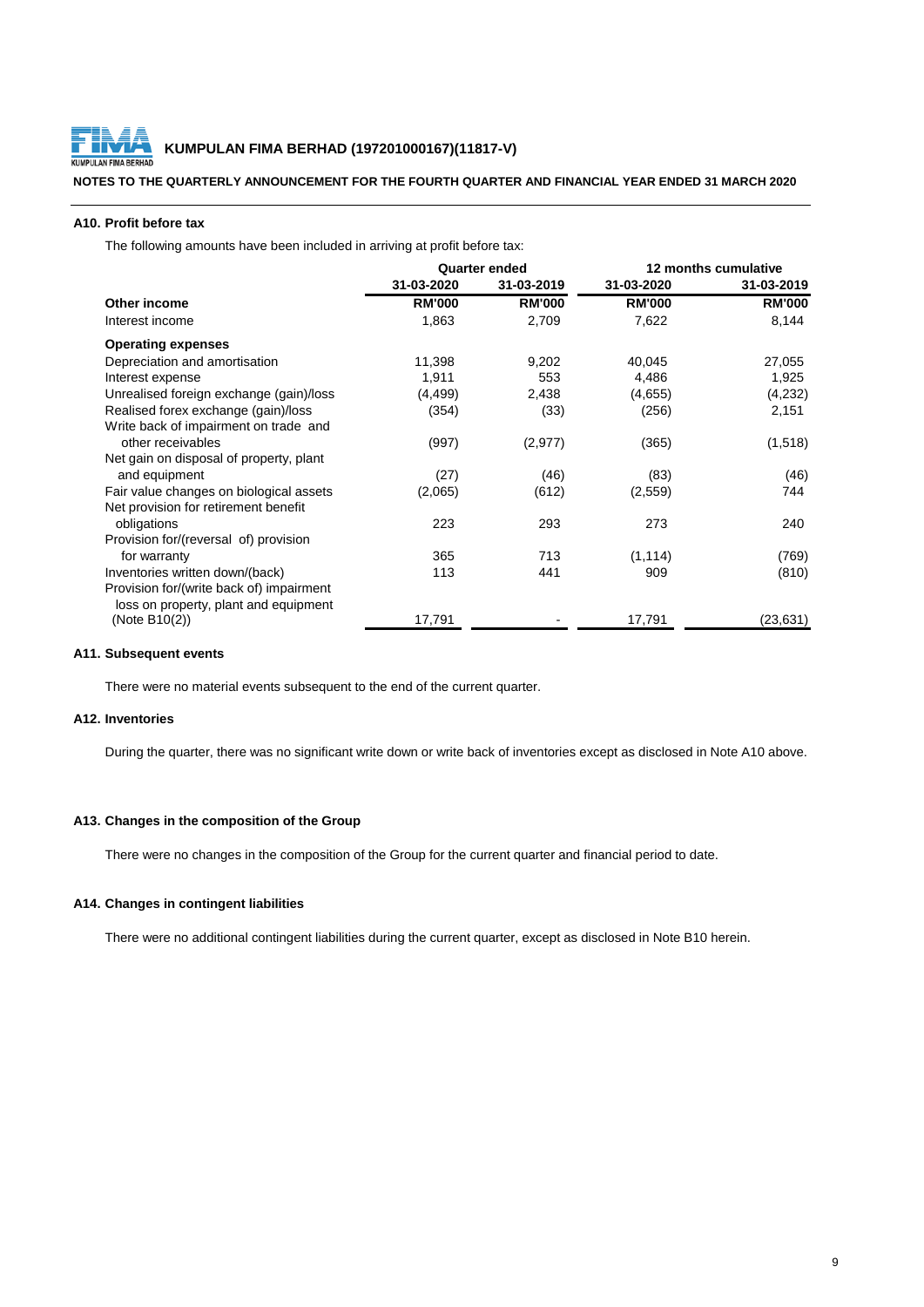

# **NOTES TO THE QUARTERLY ANNOUNCEMENT FOR THE FOURTH QUARTER AND FINANCIAL YEAR ENDED 31 MARCH 2020**

# **A15. Significant acquisition of property, plant and equipment**

For the period under review, the Group's acquisitions of property, plant and equipment are as follows :

|                                                      | <b>Current year</b> |
|------------------------------------------------------|---------------------|
|                                                      | to date             |
|                                                      | <b>RM'000</b>       |
| Plant and machinery                                  | 7.028               |
| Vehicles                                             | 2,096               |
| Land and buildings                                   | 1,780               |
| Equipment, furniture and fittings and motor vehicles | 2,112               |
| Bearer plants and infrastructure                     | 11,501              |
| Work in progress                                     | 8,050               |
|                                                      | 32.567              |

# **A16. Capital commitments**

The amount of commitments not provided for in the interim financial statements as at 31 March 2020 were as follows:

|                               | <b>Current year</b> |
|-------------------------------|---------------------|
|                               | to date             |
|                               | <b>RM'000</b>       |
| Property, plant and equipment |                     |
| - Approved and contracted for | 10.740              |

# **A17. Related party transactions**

The Group's related party transactions during the financial period were as follows:

|                                                                                                                                                                                                                                   | <b>Current year</b> |
|-----------------------------------------------------------------------------------------------------------------------------------------------------------------------------------------------------------------------------------|---------------------|
|                                                                                                                                                                                                                                   | to date             |
|                                                                                                                                                                                                                                   | <b>RM'000</b>       |
| Rental expenses payable to a subsidiary<br>- Fima Corporation Berhad                                                                                                                                                              | 853                 |
| Advisory services rendered by corporate shareholder<br>- BHR Enterprise Sdn. Bhd.                                                                                                                                                 | 120                 |
| Transactions with subsidiaries<br>- Fima Instanco Sdn. Bhd. - Rental income                                                                                                                                                       | 180                 |
| Transactions with related parties*<br>- PT Pohon Emas Lestari - Purchase of fresh fruit bunch<br>- Nationwide Express Courier Services Berhad - Delivery services<br>- Nationwide Express Courier Services Berhad - Rental income | 5,925<br>80<br>76   |

\*Related parties by virture of common shareholders/common directors.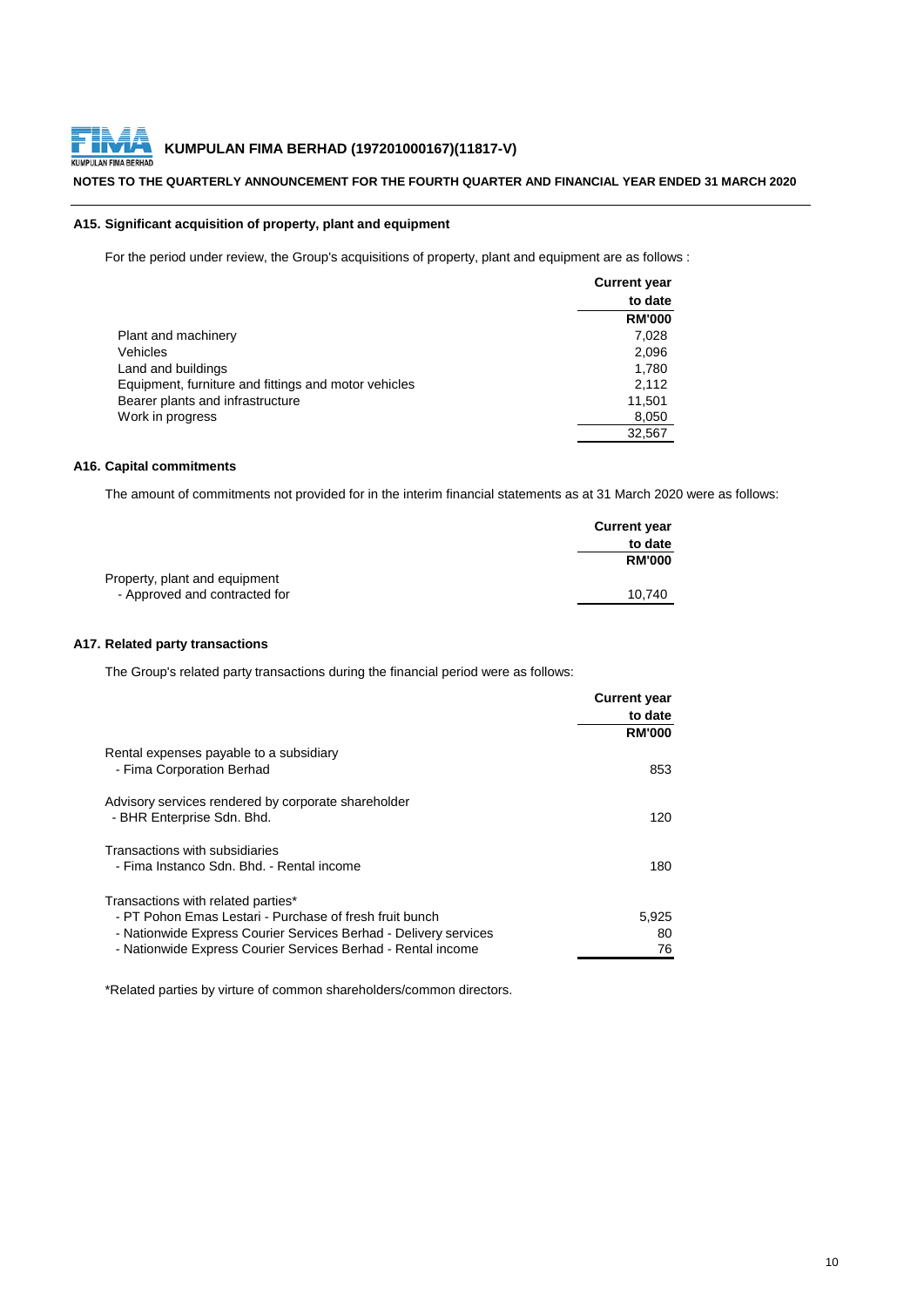

### **NOTES TO THE QUARTERLY ANNOUNCEMENT FOR THE FOURTH QUARTER AND FINANCIAL YEAR ENDED 31 MARCH 2020**

# **PART B - Bursa Securities Listing Requirements**

# **B1. Review of performance**

#### **Group Performance**

|                                                  | Current | <b>Previous</b> |          |        |
|--------------------------------------------------|---------|-----------------|----------|--------|
| (RM Million)                                     | YTD     | YTD             | Variance | %      |
| Revenue                                          | 500.90  | 469.47          | 31.43    | 6.7    |
| Profit before tax                                | 51.83   | 114.89          | (63.06)  | (54.9) |
| Profit before tax and impairment/<br>write back* | 69.62   | 91.26           | (21.64)  | (23.7) |

\* The amount excludes significant impairment and write back of impairment loss on property, plant and equipment pursuant to *Mahkamah Agung's decision as disclosed in Note A10 and B10(2).*

Group revenue for the year ended 31 March 2020 improved by 6.7%% to RM500.90 million as compared to RM469.47 million recorded in the corresponding period last year. The increase of RM31.43 million was mainly attributed to the higher revenue generated by bulking, food and plantation division.

However, Group profit before tax ("PBT")(excludes impairment/write back) has decreased by RM21.64 million or 23.7% to RM69.62 million as compared to the same period last year.

The performance of each business division is as follows:

#### **Manufacturing Division**

|                   | Current | <b>Previous</b> |          |        |
|-------------------|---------|-----------------|----------|--------|
| (RM Million)      | YTD     | YTD             | Variance | %      |
| Revenue           | 134.00  | 134.78          | (0.78)   | (0.6)  |
| Profit before tax | 25.99   | 30.56           | (4.57)   | (15.0) |

Revenue from **Manufacturing Division** recorded a marginal decrease by 0.6% to RM134.00 million from RM134.78 million last year. On the back of unfavourable sales mix, the division's PBT decreased by RM4.57 million or 15.0% to RM25.99 million as compared to the same corresponding period last year.

### **Plantation Division**

| (RM Million)                                             | Current<br>YTD | <b>Previous</b><br>YTD | Variance | %       |
|----------------------------------------------------------|----------------|------------------------|----------|---------|
| Revenue                                                  |                |                        |          |         |
| Indonesia                                                |                |                        |          |         |
| - Crude palm oil (CPO)                                   | 91.26          | 90.20                  | 1.06     | 1.2     |
| - Crude palm kernel oil (CPKO)                           | 3.46           | 12.19                  | (8.73)   | (71.6)  |
| - Palm kernel (PK)                                       | 5.12           |                        | 5.12     |         |
| Malaysia                                                 |                |                        |          |         |
| - Fresh fruit bunch (FFB)                                | 20.55          | 12.41                  | 8.14     | 65.6    |
| - Pineapple                                              | 2.99           | 3.55                   | (0.56)   | (15.8)  |
| Total                                                    | 123.38         | 118.35                 | 5.03     | 4.3     |
| (Loss)/Profit before tax<br>(Loss)/Profit before tax and | (18.43)        | 32.81                  | (51.24)  | (156.2) |
| impairment/write back*                                   | (0.64)         | 9.18                   | (9.82)   | (107.0) |

\* The amount excludes significant impairment and write back of impairment loss on property, plant and equipment pursuant to *Mahkamah Agung's decision as disclosed in Note A10 and B10(2).*

| FFB produced (mt) | 198.334 | 198.910 | (576)   | (0.3)  |
|-------------------|---------|---------|---------|--------|
| CPO produced (mt) | 40.934  | 47.966  | (7.032) | (14.7) |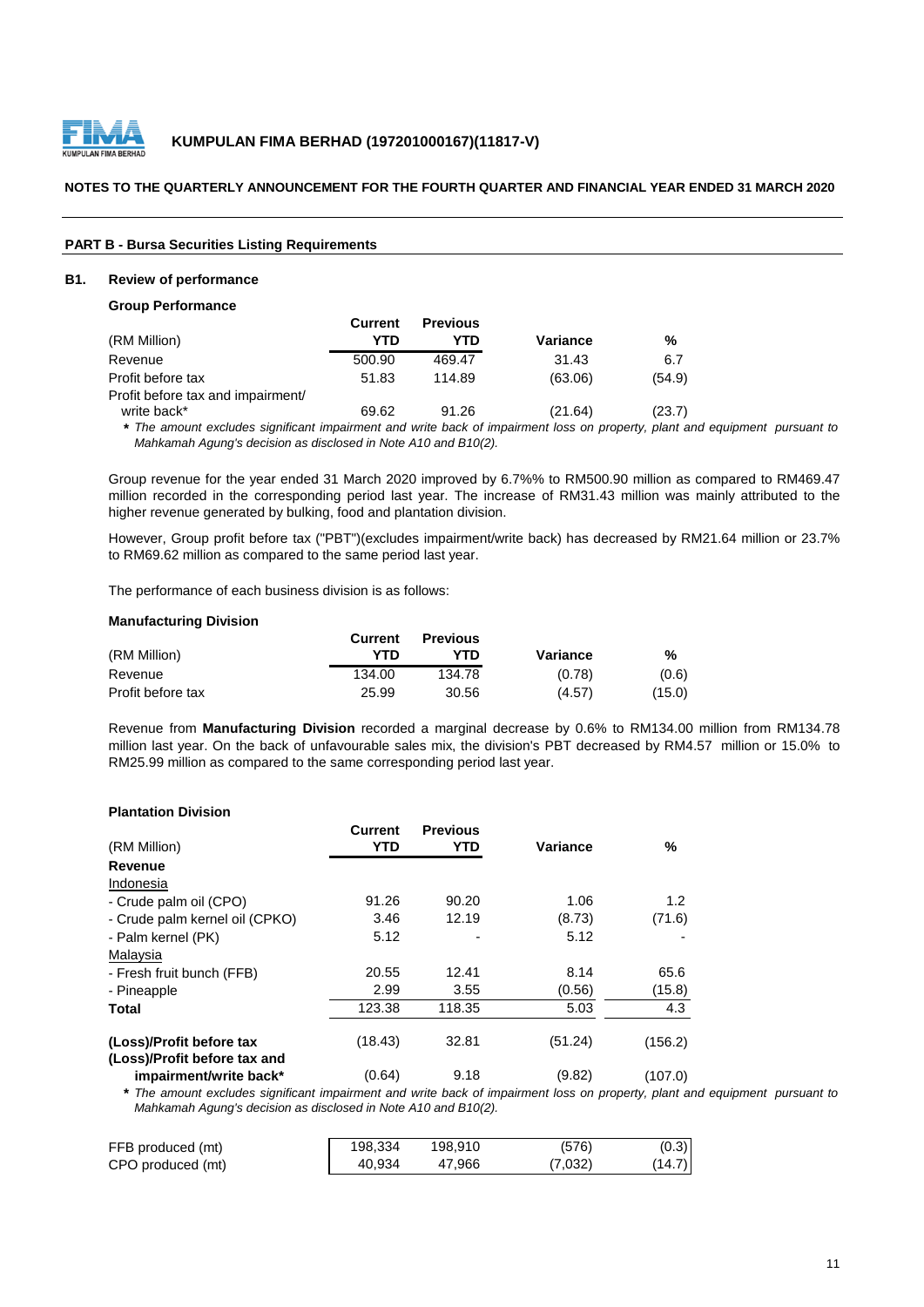

### **NOTES TO THE QUARTERLY ANNOUNCEMENT FOR THE FOURTH QUARTER AND FINANCIAL YEAR ENDED 31 MARCH 2020**

### **B1. Review of performance (cont'd.)**

**Plantation Division (cont'd.)**

|                            | <b>Current</b><br>YTD | <b>Previous</b><br>YTD | <b>Variance</b> | %      |
|----------------------------|-----------------------|------------------------|-----------------|--------|
| <b>Sales Quantity (mt)</b> |                       |                        |                 |        |
| - CPO                      | 44,022                | 46,954                 | (2,932)         | (6.2)  |
| - CPKO                     | 1,067                 | 4.042                  | (2, 975)        | (73.6) |
| - PK                       | 6.013                 | ٠                      | 6.013           | 100.0  |
|                            |                       |                        |                 |        |

#### **Total Group's Hectarage**

| Palm profiles (ha) |          |          |
|--------------------|----------|----------|
| - Mature           | 12.535.8 | 10.291.6 |
| - Immature         | 2.037.1  | 3.587.2  |
| Total planted area | 14.572.9 | 13,878.8 |

Revenue from **Plantation Division** recorded an improvement by 4.3% to RM123.38 million as compared to the same period last year, in line with higher mature area of plantation estates in Malaysia for the current period. Despite this, the division PBT (excludes impairment/write back) has decreased by RM9.82 million as compared to last year, mainly attributable to lower yield, higher operational cost and lower CPKO sales.

Our plantation estates in Malaysia which are newly matured and still in the process of land development or palm planting registered a total pre-tax loss of RM14.54 million as compared to RM13.87 million pretax loss recorded in the corresponding period last year.

### **Bulking Division**

|                   | Current | <b>Previous</b> |          |        |
|-------------------|---------|-----------------|----------|--------|
| (RM Million)      | YTN     | חד∨             | Variance | %      |
| Revenue           | 106.66  | 81.15           | 25.51    | 31.4   |
| Profit before tax | 35.29   | 43.13           | (7.84)   | (18.2) |

**Bulking Division** had recorded a growth of RM25.51 million or 31.4% in revenue to RM106.66 million as compared to last year. The increase was attributed to sales of palm methyl ester ("PME") from biodiesel operation, as well as higher contribution by edible oil and industrial chemicals products. However, PBT had dropped by RM7.84 million to RM35.29 million as compared to last year, mainly contributed by pre-tax losses from biodiesel operation, which is in the process of optimising its biodiesel plant.

## **Food Division**

| (RM Million)           | <b>Current</b><br>YTD | <b>Previous</b><br>YTD | Variance | %      |
|------------------------|-----------------------|------------------------|----------|--------|
| <b>Revenue</b>         |                       |                        |          |        |
| Papua New Guinea (PNG) | 126.17                | 124.01                 | 2.16     | 1.7    |
| Malaysia               | 5.52                  | 6.31                   | (0.79)   | (12.5) |
|                        | 131.69                | 130.32                 | 1.37     | 1.1    |
| Profit before tax      | 14.92                 | 8.33                   | 6.59     | 79.1   |

**Food Division**'s revenue had improved by RM1.37 million or 1.1% to RM131.69 million as compared to the previous financial period, mainly attributed to higher sales volume of export canned tuna products. In line with higher revenue, the division's PBT rose by RM6.59 million to RM14.92 million as compared to the same period last year, mainly attributable to lower direct costs and writeback of impairment loss on receivables, as well as net gain on forex of RM1.79 million (FY2019: RM0.68 million).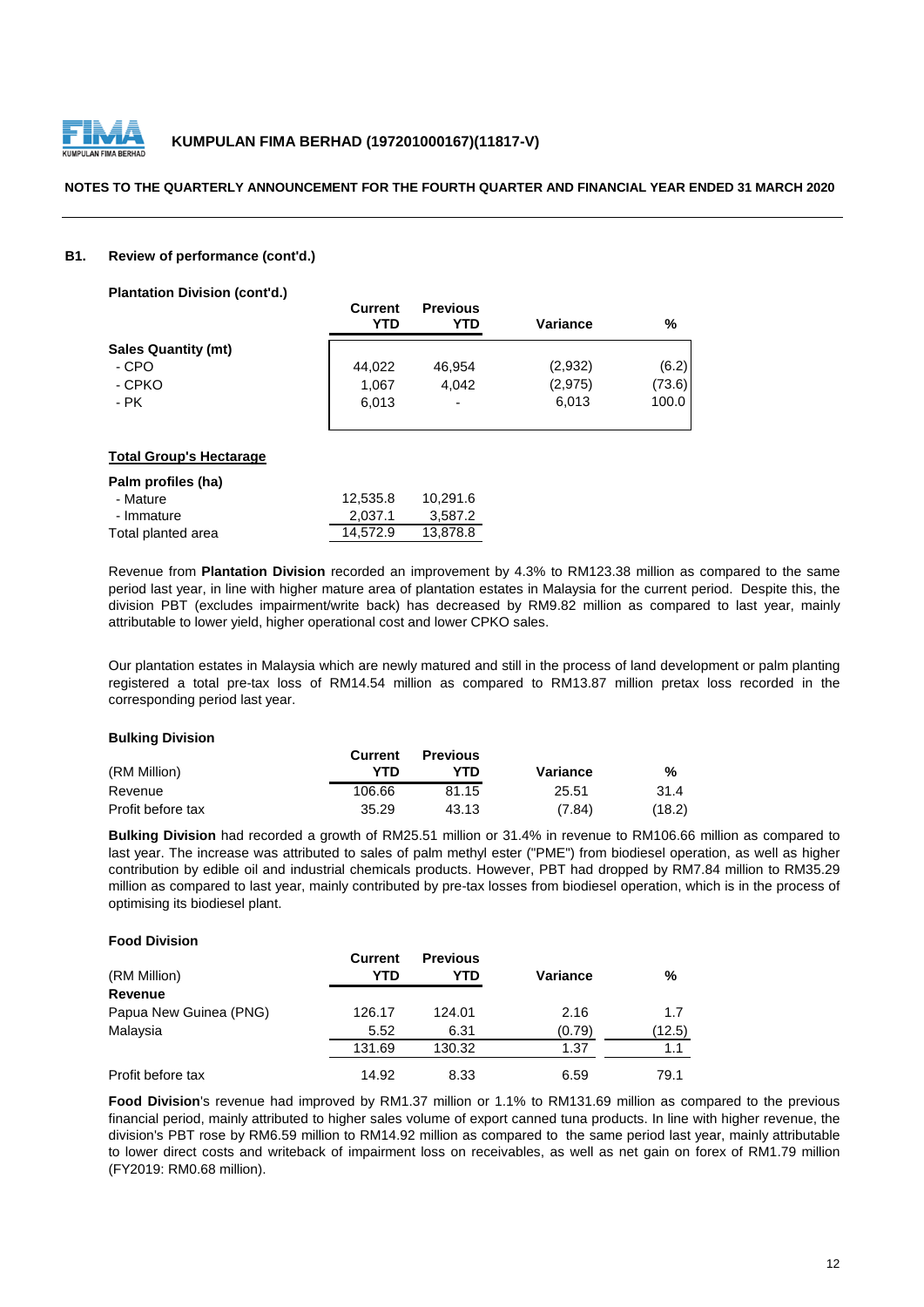

#### **NOTES TO THE QUARTERLY ANNOUNCEMENT FOR THE FOURTH QUARTER AND FINANCIAL YEAR ENDED 31 MARCH 2020**

# **B2. Comparison with preceding quarter's results**

|  | <b>Group Performance</b> |  |
|--|--------------------------|--|
|--|--------------------------|--|

|                                   | QTR 4   | OTR <sub>3</sub> |          |        |
|-----------------------------------|---------|------------------|----------|--------|
| (RM Million)                      | FY 2020 | FY 2020          | Variance | %      |
| Revenue                           | 121.77  | 135.75           | (13.98)  | (10.3) |
| Profit before tax                 | 4.09    | 14.14            | (10.05)  | (71.1) |
| Profit before tax and impairment* | 21.88   | 14.14            | 7 74     | 54.7   |

\* The amount excludes significant impairment loss on property, plant and equipment pursuant to Mahkamah Agung's decision as *disclosed in Note A10 and B10(2).*

The Group revenue dropped by RM13.98 million to RM121.77 million as compared to the preceding quarter, as a result of lower revenue contribution by bulking and food division.

Despite of lower revenue, the Group PBT (excludes impairment) has increased by RM7.74 million to RM21.88 million as compared to RM14.14 million recorded in the preceding quarter.

The performance of each business division is as follows:

#### **Manufacturing Division**

|                   | OTR <sub>4</sub> | QTR <sub>3</sub> |          |       |
|-------------------|------------------|------------------|----------|-------|
| (RM Million)      | FY 2020          | FY 2020          | Variance | %     |
| Revenue           | 34.33            | 33.45            | 0.88     | 2.6   |
| Profit before tax | 8.61             | 4.16             | 4.45     | 107.0 |

**Manufacturing Division**'s revenue improved slightly by 2.6% to RM34.33 million as compared to the preceding quarter. On the back of higher revenue and favourable sales mix, PBT has also improved to RM8.61 million in the current quarter.

### **Plantation Division**

| (RM Million)                                | QTR <sub>4</sub><br>FY 2020 | QTR <sub>3</sub><br>FY 2020 | Variance | %       |
|---------------------------------------------|-----------------------------|-----------------------------|----------|---------|
| Revenue                                     |                             |                             |          |         |
| Indonesia                                   |                             |                             |          |         |
| - CPO                                       | 25.21                       | 25.24                       | (0.03)   | (0.1)   |
| - CPKO                                      | 3.46                        | $\blacksquare$              | 3.46     | 100.0   |
| - PK                                        | 5.12                        |                             | 5.12     | 100.0   |
| Malaysia                                    |                             |                             |          |         |
| - Fresh fruit bunch                         | 6.00                        | 6.09                        | (0.09)   | (1.5)   |
| - Pineapple                                 | 0.77                        | 0.67                        | 0.10     | 14.9    |
| Total                                       | 40.56                       | 32.00                       | 8.56     | 26.8    |
| Loss before tax                             | (13.70)                     | (1.71)                      | (11.99)  | 701.2   |
| Profit/(loss) before tax<br>and impairment* | 4.09                        | (1.71)                      | 5.80     | (339.2) |

\* The amount excludes significant impairment loss on property, plant and equipment pursuant to Mahkamah Agung's decision as *disclosed in Note A10 and B10(2).*

| CPO produced (mt)          | 10.117 | 10,035 | 82    | 0.8   |
|----------------------------|--------|--------|-------|-------|
| <b>Sales Quantity (mt)</b> |        |        |       |       |
| - CPO                      | 11,044 | 11,909 | (865) | (7.3) |
| - CPKO                     | 1,067  | ۰      | 1,067 | 100.0 |
| - PK                       | 6.013  | -      | 6.013 | 100.0 |
|                            |        |        |       |       |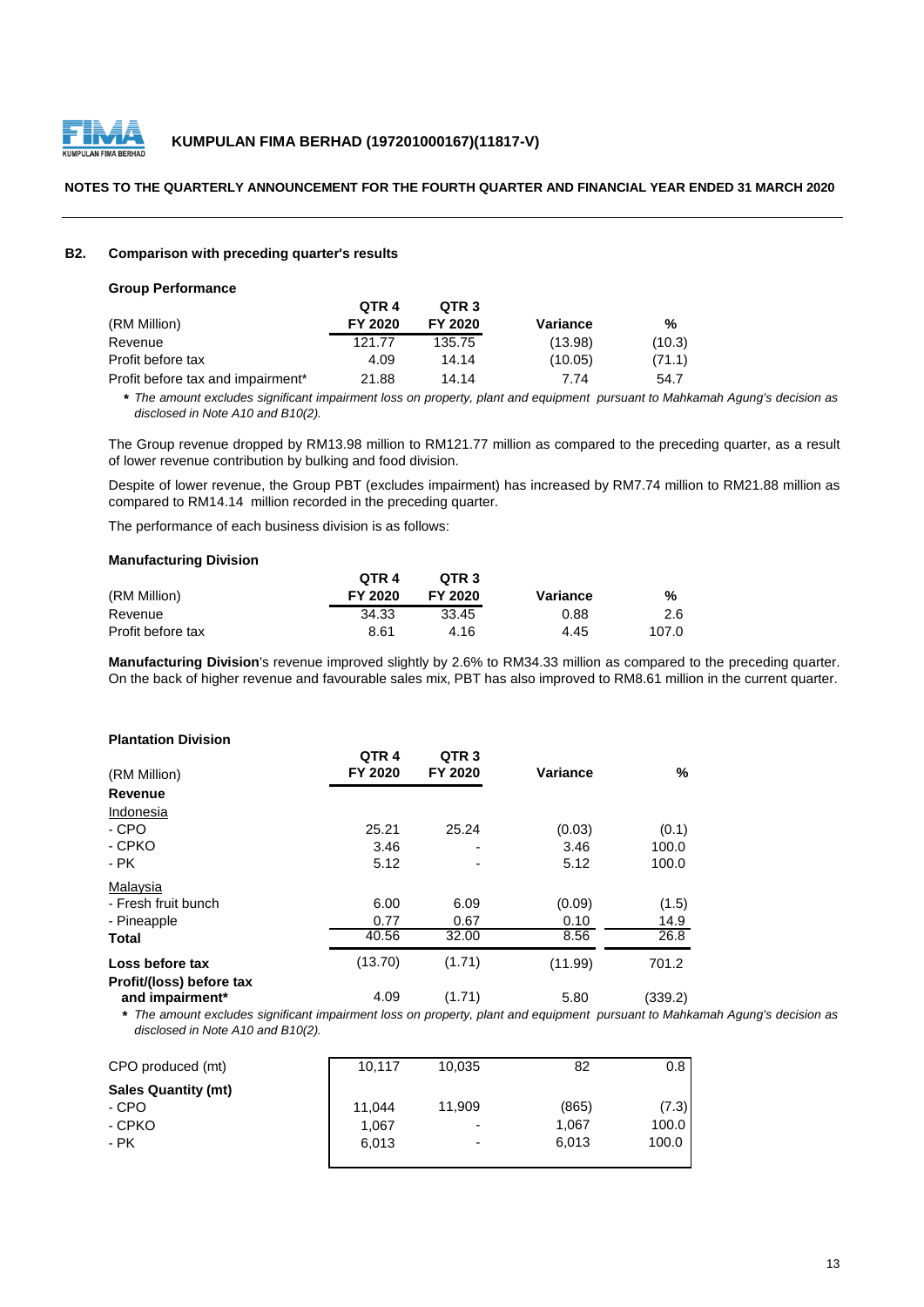

## **NOTES TO THE QUARTERLY ANNOUNCEMENT FOR THE FOURTH QUARTER AND FINANCIAL YEAR ENDED 31 MARCH 2020**

### **B2. Comparison with preceding quarter's results (cont'd.)**

## **Plantation Division (cont'd.)**

**Plantation Division**'s revenue for the quarter posted an increase of RM8.56 million or 26.8%, as compared to the preceding quarter mainly due to higher sales volume CPO and PK. On the back of higher revenue, coupled with forex gain, the Division's PBT (excludes impairment) has improved to RM4.09 million in the current quarter.

#### **Bulking Division**

|                   | QTR <sub>4</sub> | OTR <sub>3</sub> |          |        |
|-------------------|------------------|------------------|----------|--------|
| (RM Million)      | FY 2020          | FY 2020          | Variance | %      |
| Revenue           | 24.40            | 31.19            | (6.79)   | (21.8) |
| Profit before tax | 7.39             | 10.43            | (3.04)   | (29.1) |

**Bulking Division**'s revenue dropped by 21.8% or RM6.79 million to RM24.40 million as compared to the preceding quarter, as a result of lower revenue contributed by PME, edible oil and industrial chemical. On the back of lower revenue, PBT has recorded a decrease of RM3.04 million to RM7.39 million as compared to the preceding quarter, mainly attributable to higher pre-tax losses recorded by the biodiesel segment, which is in the process of optimising its biodiesel plant.

#### **Food Division**

| (RM Million)      | QTR <sub>4</sub><br>FY 2020 | QTR <sub>3</sub><br>FY 2020 | <b>Variance</b> | %      |
|-------------------|-----------------------------|-----------------------------|-----------------|--------|
| Revenue           |                             |                             |                 |        |
| <b>PNG</b>        | 19.96                       | 36.48                       | (16.52)         | (45.3) |
| Malaysia          | 1.21                        | 1.27                        | (0.06)          | (4.7)  |
|                   | 21.17                       | 37.75                       | (16.58)         | (43.9) |
| Profit before tax | 2.93                        | 3.48                        | (0.55)          | (15.8) |

Revenue from **Food Division** decrease by 43.9% or RM16.58 million to RM21.17 million as compared to the preceding quarter, mainly due to lower sales volume of tuna products. However, despite lower revenue posted by the Division, its PBT remained consistent with minimal decrease as compared to previous quarter, mainly attributable to the favourable sale mix and net gain on forex of RM1.74 million recognised in current quarter.

## **B3. Prospects**

**Manufacturing Division** - The division will continue its concerted efforts to establish new strategic alliances to develop new products and solutions to complement its existing products.

**Plantation Division -** The overall performance of the oil palm production and processing is very much influenced by the direction of palm oil prices and our estates' yield. Nevertheless, we will remain focused in improving our efficiency and productivity in oil palm plantation operation and optimising production cost.

**Bulking Division -** The demand for storage is expected to be satisfactory. The division is looking at securing more long term contracts with customers as well as handling higher margin products.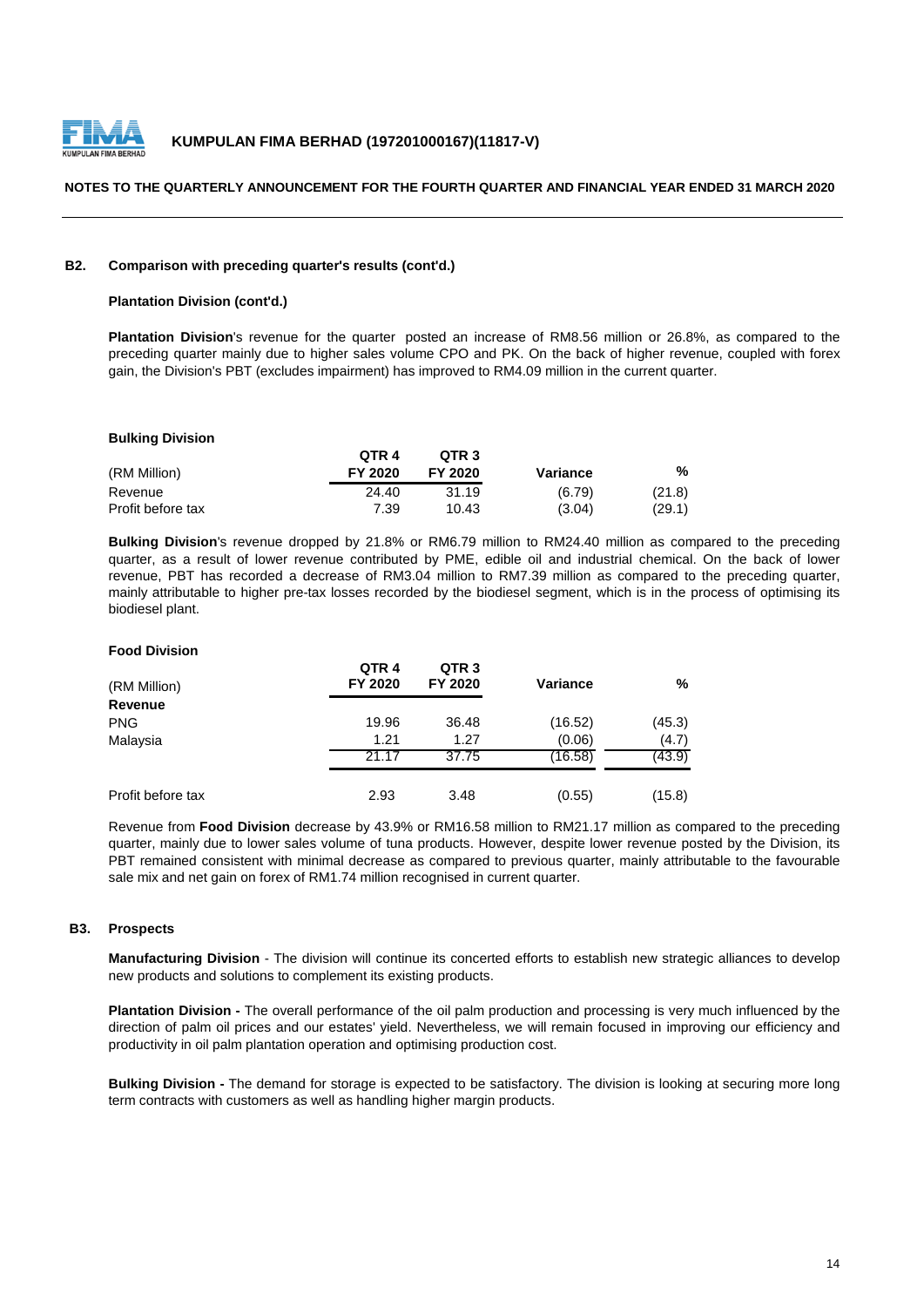

#### **NOTES TO THE QUARTERLY ANNOUNCEMENT FOR THE FOURTH QUARTER AND FINANCIAL YEAR ENDED 31 MARCH 2020**

#### **B3. Prospects (cont'd.)**

**Food Division** faces many challenges ahead, particularly in Papua New Guinea where the division's main operation is located, amidst intense market competition from cheaper imported products and currency fluctuation. The division will continue to focus on operational efficiency, productivity and margin improvements, and cost control as well as emphasising on quality, service and delivery.

The Directors expect the challenging environment to remain in the coming next financial year due to world outbreak of COVID-19 pandemic. Certain division is expecting lesser demand in its products and disruption on supply chain. In addition, fluctuations in exchange rates and commodity prices will influence the Group's financial performance and position.

#### **B4. Explanatory notes on variances with profit forecasts or profit guarantees**

The Group did not issue any profit forecast and/or profit guarantee to the public.

## **B5. Income tax expense**

|                  | <b>Current</b> | <b>Current</b> |
|------------------|----------------|----------------|
|                  | year           | year           |
|                  | quarter        | to date        |
|                  | 31-03-2020     | 31-03-2020     |
|                  | <b>RM'000</b>  | <b>RM'000</b>  |
| Current taxation | 9,538          | 24,846         |

The effective tax rate on the Group's profit to date is higher than the statutory tax rate mainly due to under provision in prior year tax expense.

## **B6. Profits/(losses) on sale of unquoted investments and/or properties**

There were no sale of unquoted investments and/or properties during the current quarter.

# **B7. Purchase or disposal of quoted securities**

There were no purchase or disposal of quoted securities during the current quarter.

# **B8. Corporate proposals**

#### **(a) Status of corporate proposal**

There are no corporate proposals announced but not completed at the date of this report.

# **(b) Utilisation of proceeds raised from any corporate proposal** Not applicable.

#### **B9. Borrowings and debt securities**

|                             | As at         | As at<br>31-3-2019<br><b>RM'000</b> |
|-----------------------------|---------------|-------------------------------------|
|                             | 31-03-2020    |                                     |
|                             | <b>RM'000</b> |                                     |
| Secured:                    |               |                                     |
| <b>Current</b>              |               |                                     |
| Bankers' acceptance         | 3,490         | 4,506                               |
| Short term revolving credit | 30,000        | 30,000                              |
|                             | 33,490        | 34,506                              |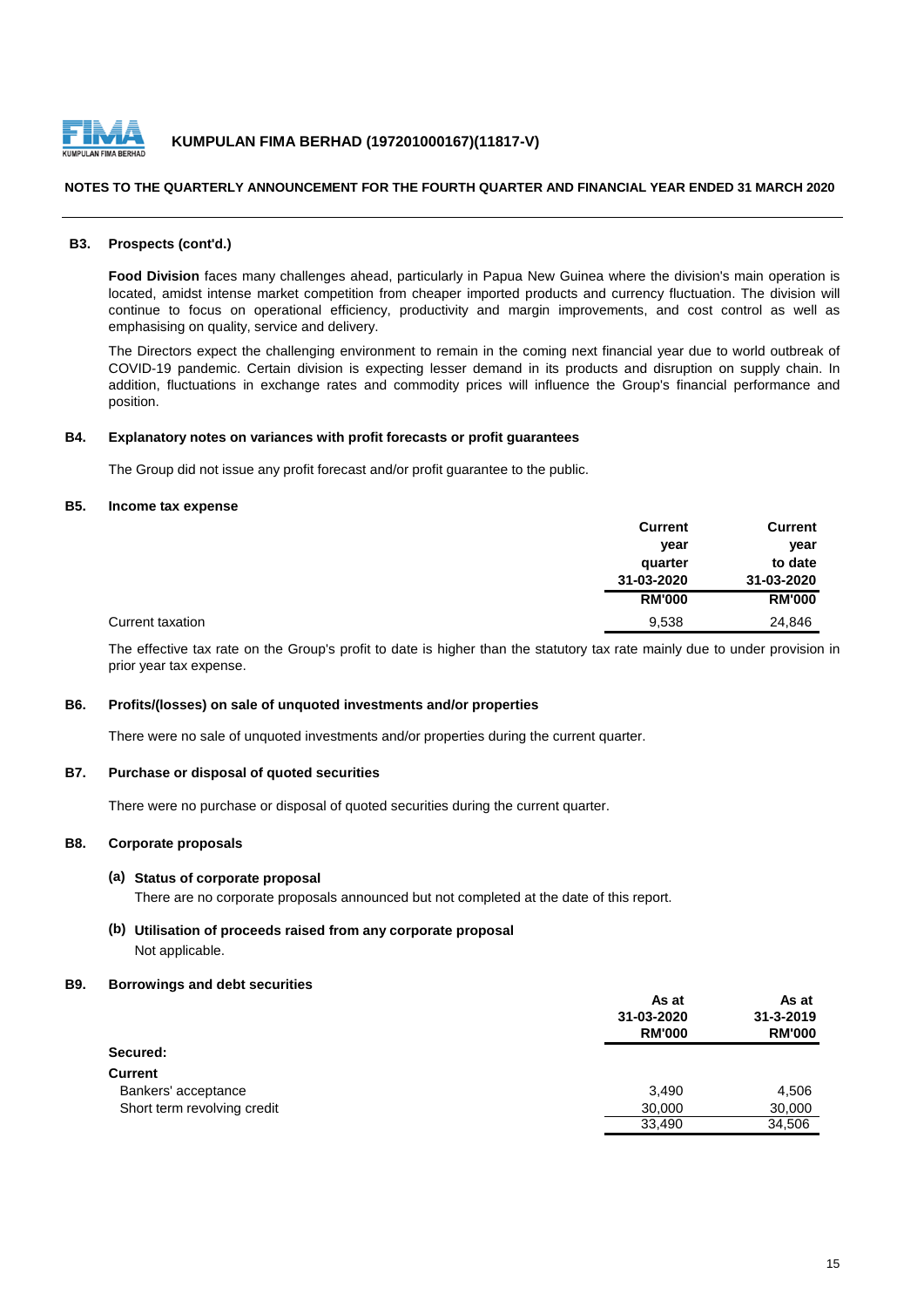

### **NOTES TO THE QUARTERLY ANNOUNCEMENT FOR THE FOURTH QUARTER AND FINANCIAL YEAR ENDED 31 MARCH 2020**

#### **B10. Changes in material litigations**

Except for the following, there were no other changes in material litigation since the date of the last annual statement of financial position:

1. On 30 July 2018, a subsidiary, Fima Corporation Berhad ("FimaCorp") announced that its wholly owned subsidiary, Percetakan Keselamatan Nasional Sdn. Bhd. ("the Plaintiff"), has on the same day, commenced a High Court action against Datasonic Technologies Sdn. Bhd. ("the Defendant").

The claim is for a sum of RM24,975,000.00 (excluding interest and cost) ("Outstanding Amount"), being the amount due and owing by the Defendant to the Plaintiff for 1.5 million Malaysian passport booklets which were supplied by the Plaintiff to the Defendant.

At the request of the Defendant during the case management on 3 October 2018, the Plaintiff agreed to attempt mediation with the aim of arriving at an amicable resolution. The mediation took place on 17 October 2018, 19 October 2018 and 1 March 2019. However, the parties could not reach a resolution.

The next case management has been fixed for 3 August 2020. The matter has been fixed for trial on 13, 14, 27 and 28 August 2020.

This civil suit is not expected to give significant impact on the financial and operational position of the Company.

2. (a) On 21 October 2016, FimaCorp announced that its Indonesian subsidiary, PT Nunukan Jaya Lestari ("PTNJL") has instituted legal proceedings to challenge the order issued by the Menteri Agraria dan Tata Ruang/Kepala Badan Pertanahan Nasional ('Defendant") ("Ministerial Order") to revoke PTNJL's land title Hak Guna Usaha No. 01/Nunukan Barat ("HGU") with immediate effect.

The Ministerial Order was on the basis that the HGU was improperly issued due to administrative irregularities performed by certain officers of the Badan Pertanahan Nasional Provinsi Kalimantan Timur at the time of the issuance of the HGU in 2003, resulting in parts of the area within the HGU to overlap with foresty areas. PTNJL's planted area affected by the Ministerial Order measures 3,691.9 hectare.

On 21 October 2016, PTNJL filed an application in the Pengadilan Tata Usaha (State Administrative Court) in Jakarta, Indonesia seeking an order to annul the Ministerial Order. Simultaneously, in the said application, PTNJL has also sought an order from State Administrative Court to postpone the enforcement of the Ministerial Order pending full and final determination of the matter by the Indonesian courts. The Defendant, together with a third party interverner, PT Adindo Hutani Lestari, have filed a defence against the said suit.

On 13 June 2017, the State Administrative Court dismissed the application filed by PTNJL to annul the Ministerial Order. Subsequently on 24 July 2017, PTNJL filed and appeal to the Pengadilan Tinggi Tata Usaha Negara Jakarta to appeal against the decision of the State Adminstrative Court.

The Pengadilan Tinggi Tata Usaha Negara Jakarta vide its written decision dated 11 December 2017 (which was received by the Company's solicitors on 2 January 2018 and subsequently forwarded to FimaCorp on 3 January 2018):

- (i) has partly allowed PTNJL's appeal against the State Administrative Court's decision, with costs;
- (ii) has declared that the Ministerial Order revoking PTNJL's HGU to be void, save for the areas overlapping with forestry areas/third party interests measuring 5,138 hectares; and
- (iii) has ordered the Defendant to revoke the Ministerial Order save for the areas overlapping with forestry areas/third party interests measuring 5,138 hectares.

Pursuant to Pengadilan Tinggi Tata Usaha Negara Jakarta's decision dated 11 December 2017, PTNJL has filed its statement of appeal on 10 January 2018 and appeal on 23 January 2018 to the Mahkamah Agung Republik Indonesia ("Mahkamah Agung") in respect of the decision of the Pengadilan Tinggi Tata Usaha Negara Jakarta.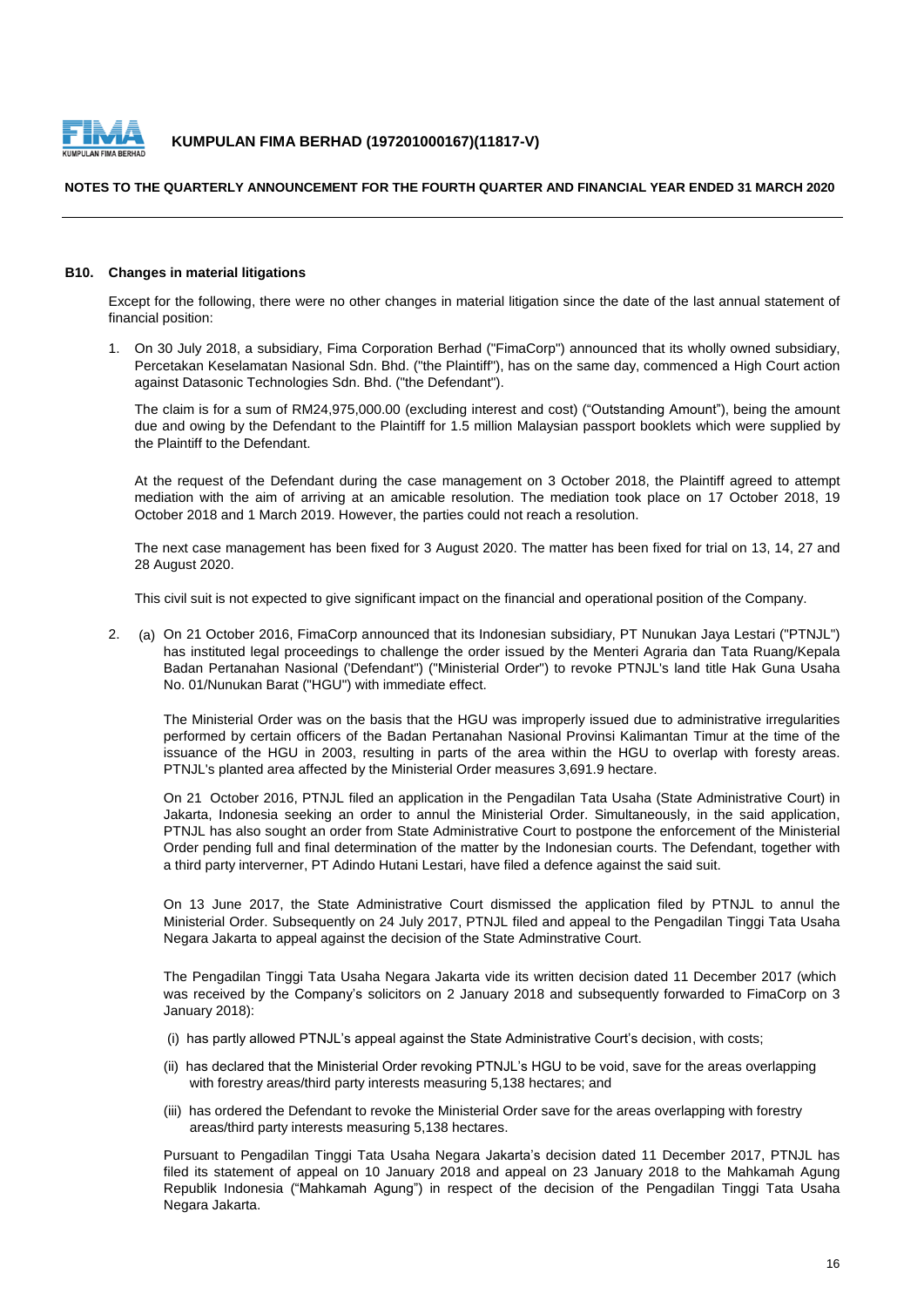

#### **NOTES TO THE QUARTERLY ANNOUNCEMENT FOR THE FOURTH QUARTER AND FINANCIAL YEAR ENDED 31 MARCH 2020**

#### **B10. Changes in material litigations (cont'd.)**

Mahkamah Agung, vide its written decision dated 21 August 2018, has allowed PTNJL's appeal and ruled that the Ministerial Order revoking PTNJL's HGU be annulled. The Mahkamah Agung also ordered the Defendant, to simultaneously:

- (i) issue an order cancelling PTNJL's HGU rights over the areas overlapping with third party interests measuring 3,500 hectares; and
- (ii) issue a new HGU certificate in favour of PTNJL for an area measuring 16,474.130 hectares, (which is 19,974.130 hectares less the 3,500 hectares referred to in paragraph (i) above).

On 20 February 2019, FimaCorp announced that PTNJL has received notice that the Defendant has filed an application for judicial review together with its judicial review memorandum at the Mahkamah Agung on 8 February 2019. The Defendant is seeking to set aside the Mahkamah Agung's written decision dated 21 August 2018 on grounds that the court had among others misapplied the law to the relevant facts in arriving at the decision. PTNJL has on 18 March 2019 filed a counter memorandum at the Mahkamah Agung in response to the said application.

On 27 November 2019, FimaCorp announced that the judicial review application against PTNJL, was allowed by the Mahkamah Agung vide its written decision which was received by PTNJL's solicitors on 27 November 2019.

On 23 January 2020, PTNJL has filed an application at the Jakarta State Administrative Court (or Pengadilan Tata Usaha Negara Jakarta) for judicial review of the Mahkamah Agung's decision that was delivered to PTNJL on 27 November 2019 which ruled in favour of Menteri Agraria dan Tata Ruang/Kepala Badan Pertanahan Nasional.

(b) On 28 November 2019, PTNJL has filed a civil suit in the Pengadilan Negeri Jakarta Selatan against the Defendant and PT Adindo Hutani Lestari ("AHL") (collectively, "Defendants"). The President Republik Indonesia and Menteri Lingkungan Hidup dan Kehutanan Republik Indonesia ("Menteri Kehutanan") have been named as co-defendants in the said suit.

PTNJL is seeking legal recognition of its rights over HGU; an injunction to:

- (i) order Badan Pertahanan Nasional and Menteri Kehutanan to issue permit, recommendation, or approval for PTNJL to undertake its plantation activities;
- (ii) bar AHL from preventing PTNJL from undertaking its plantation activities within the HGU areas which overlap with AHL's operating permits/interests; and
- (iii) restrain Menteri Kehutanan from issuing any new licences permits or approvals to any parties on or within the **HGU**

PTNJL is also seeking an order from the court to stay the enforcement of the Ministerial Order dated 25 July 2016 pending full and final determination of the matter by the Indonesian courts.

On 6 May 2020, the mediation held between PTNJL, Defendants and Co-defendants has failed. Accordingly. the matter will now proceed to court for determination.